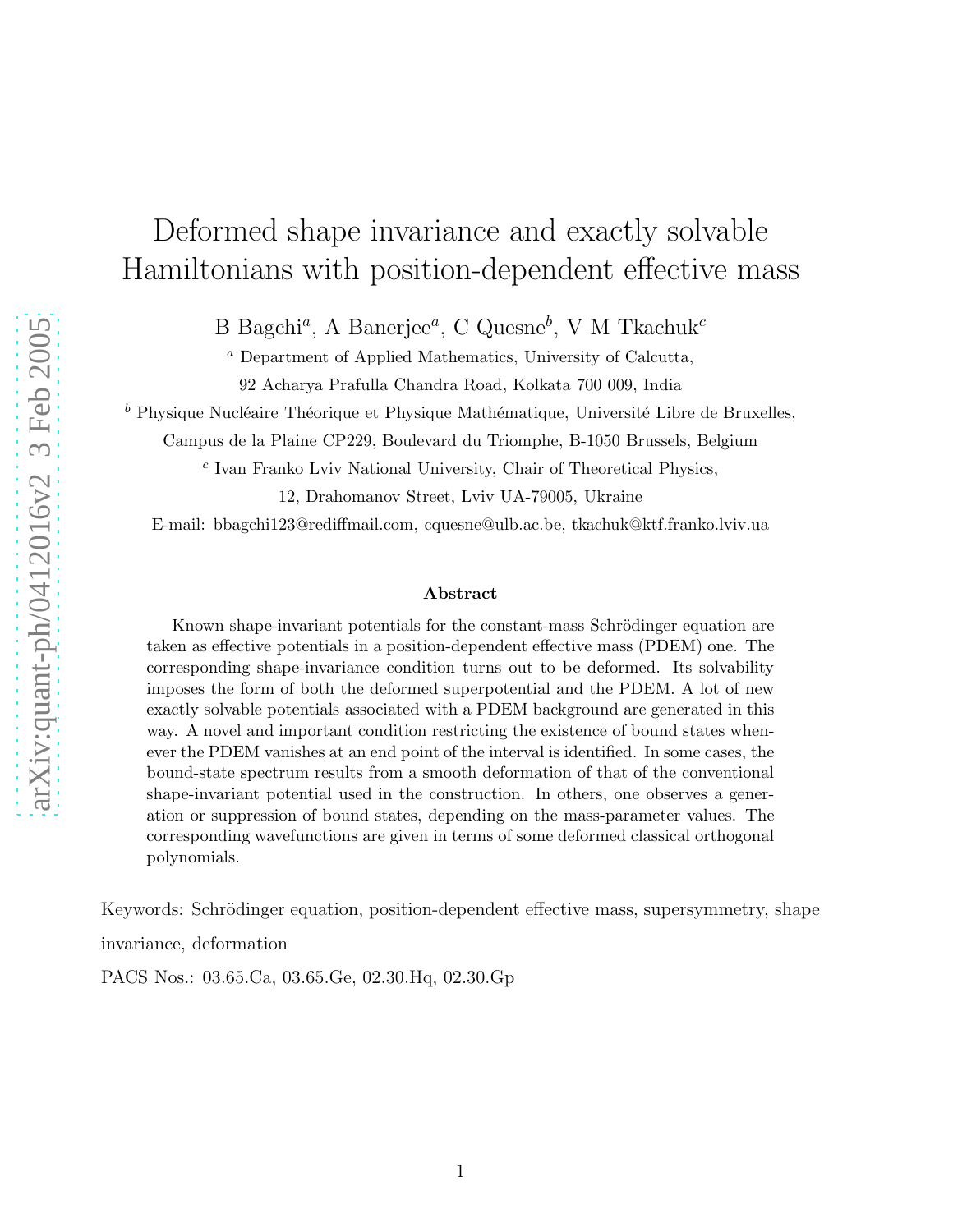### 1 Introduction

There has been a growing interest in studying position-dependent-effective-mass (PDEM) quantum Hamiltonians due to their relevance in describing the dynamics of electrons in many condensed-matter systems, such as compositionally graded crystals [\[1\]](#page-23-0), quantum dots [\[2\]](#page-23-1) and liquid crystals [\[3\]](#page-23-2). The PDEM concept has been considered in the energydensity functional approach to the quantum many-body problem in the context of nonlocal terms of the accompanying potential and applied to nuclei [\[4\]](#page-23-3), quantum liquids [\[5\]](#page-23-4) and metal clusters [\[6\]](#page-23-5), for instance. Some other theoretical advances include the derivation of the underlying electron Hamiltonian from instantaneous Galilean invariance [\[7\]](#page-23-6) and the calculation of Green's function for step and rectangular-barrier potentials and masses [\[8\]](#page-23-7) by implementing path-integral techniques [\[9\]](#page-23-8).

Many recent developments have aimed at deriving exact solutions of the PDEM Schrödinger equation (SE) [\[10,](#page-23-9) [11,](#page-23-10) [12,](#page-23-11) [13,](#page-23-12) [14,](#page-23-13) [15,](#page-23-14) [16,](#page-24-0) [17,](#page-24-1) [18,](#page-24-2) [19,](#page-24-3) [20\]](#page-24-4). They have been achieved by extending some well-known methods used to generate exactly solvable (ES), quasi-ES or conditionally ES potentials. Such methods include point canonical transformations [\[21\]](#page-24-5), Lie algebraic methods [\[22\]](#page-24-6), as well as supersymmetric quantum mechanical (SUSYQM) and shape-invariance (SI) techniques [\[23,](#page-24-7) [24\]](#page-24-8).

In a recent paper [\[18\]](#page-24-2), Quesne and Tkachuk have pointed out certain intimate connections between the PDEM SE and the constant-mass SE based on deformed canonical commutation relations (see also [\[25\]](#page-24-9) for a treatment on the classical aspect). Their study exploits the existence of a specific relation between the PDEM and the deforming function appearing in the generalized canonical commutation relations. As a consequence of this relation, the potential in the deformed SE may be considered as the effective potential in the PDEM one, taking into account the interplay of the initial potential and the ambiguityparameter-dependent contribution of the kinetic energy term coming from the momentum and mass-operator noncommutativity.

In the approach of [\[18\]](#page-24-2), solving a PDEM SE for a specific choice of the mass function amounts to considering some deformed SI condition in a SUSYQM framework. This relates the PDEM formalism to an important branch of SUSYQM, whose development dates back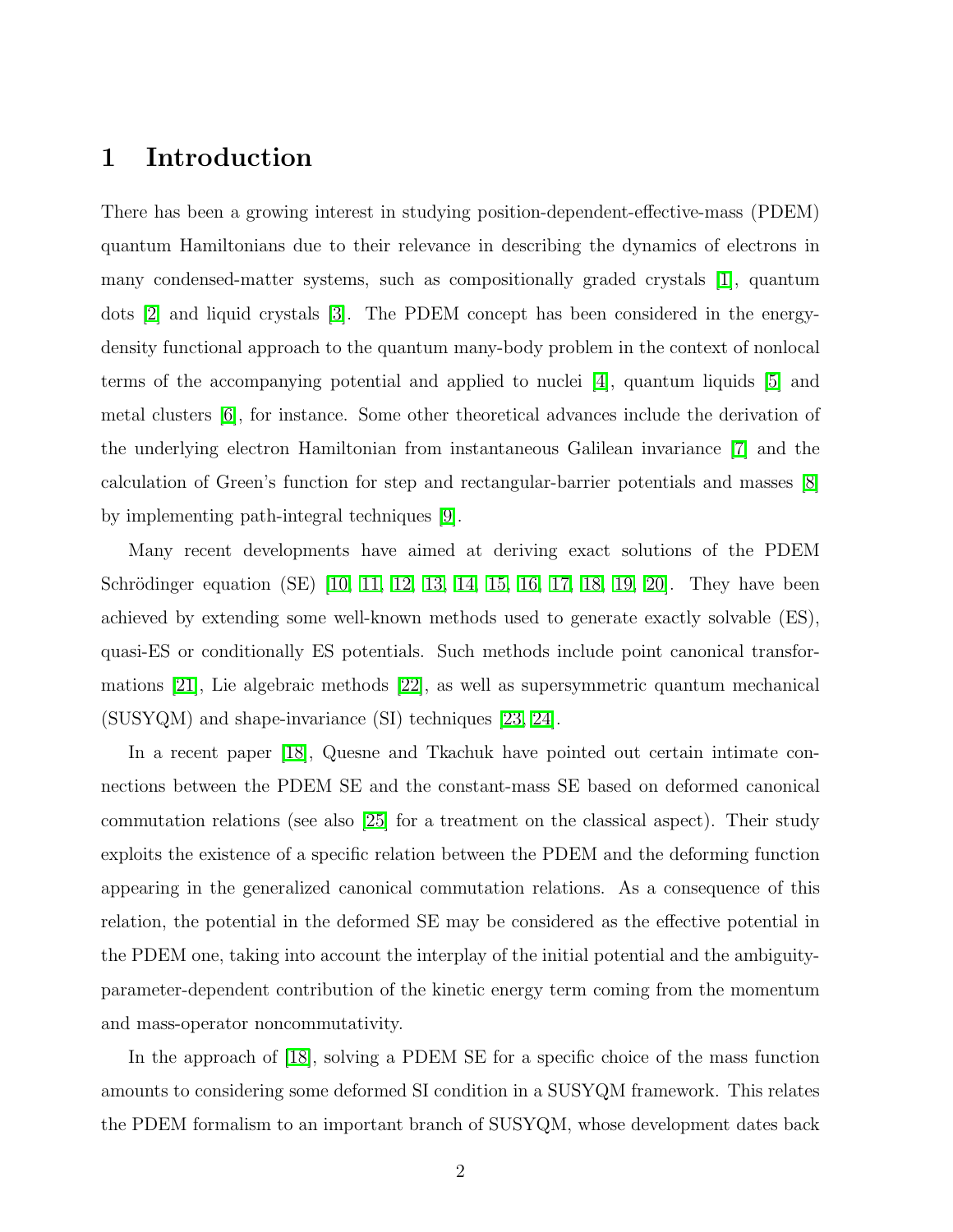to that of quantum groups and  $q$ -algebras and which has produced a lot of interesting results (see, e.g., [\[26,](#page-24-10) [27,](#page-24-11) [28,](#page-25-0) [29\]](#page-25-1)).

The procedure proposed in [\[18\]](#page-24-2) has been illustrated by considering the case of the threedimensional Coulomb problem bound-state energy spectrum. This example has revealed two interesting features. First, the ambiguity parameters have been shown to essentially lead to reparametrizing the Coulomb potential without changing its shape. Second, a drastic effect of the mass environment on the energy spectrum has been uncovered in the sense that the infinite bound-state spectrum of the constant-mass case is converted into a finite one.

Both of these results strongly contrast with those of most constructions of solvable PDEM SE's, where the potential gets mass deformed in a rather complicated way while the spectrum remains the same as in the constant-mass case. One notable exception to this general observation comes from a recent analysis of the free-particle problem, where the presence of a suitable mass environment generates an infinite number of bound states [\[19\]](#page-24-3).

In this paper, our primary concern is to extend the procedure of [\[18\]](#page-24-2) to those onedimensional potentials that are SI under parameter translation [\[24\]](#page-24-8). We actually plan to show that under some suitable assumptions on the corresponding superpotential, one may find a PDEM or, equivalently, a deforming function, for which the deformed SI condition remains solvable, thereby leading to exact results for the bound-state spectrum and the corresponding wavefunctions of the associated SE's, provided the latter satisfy some appropriate conditions. Our secondary purposes consist in studying the interplay of the two contributions to the effective potential and the generation of the corresponding ES PDEM potential, as well as in determining whether the associated mass function has a dramatic or only smooth effect on the bound-state spectrum.

In section 2, the general procedure for solving PDEM SE's through the use of a deformed SI condition is reviewed. In section 3, various classes of superpotentials are identified. The method is then illustrated in section 4 by considering some simple examples. The general results, listed in the appendix, are commented in section 5. Finally, section 6 contains the conclusion.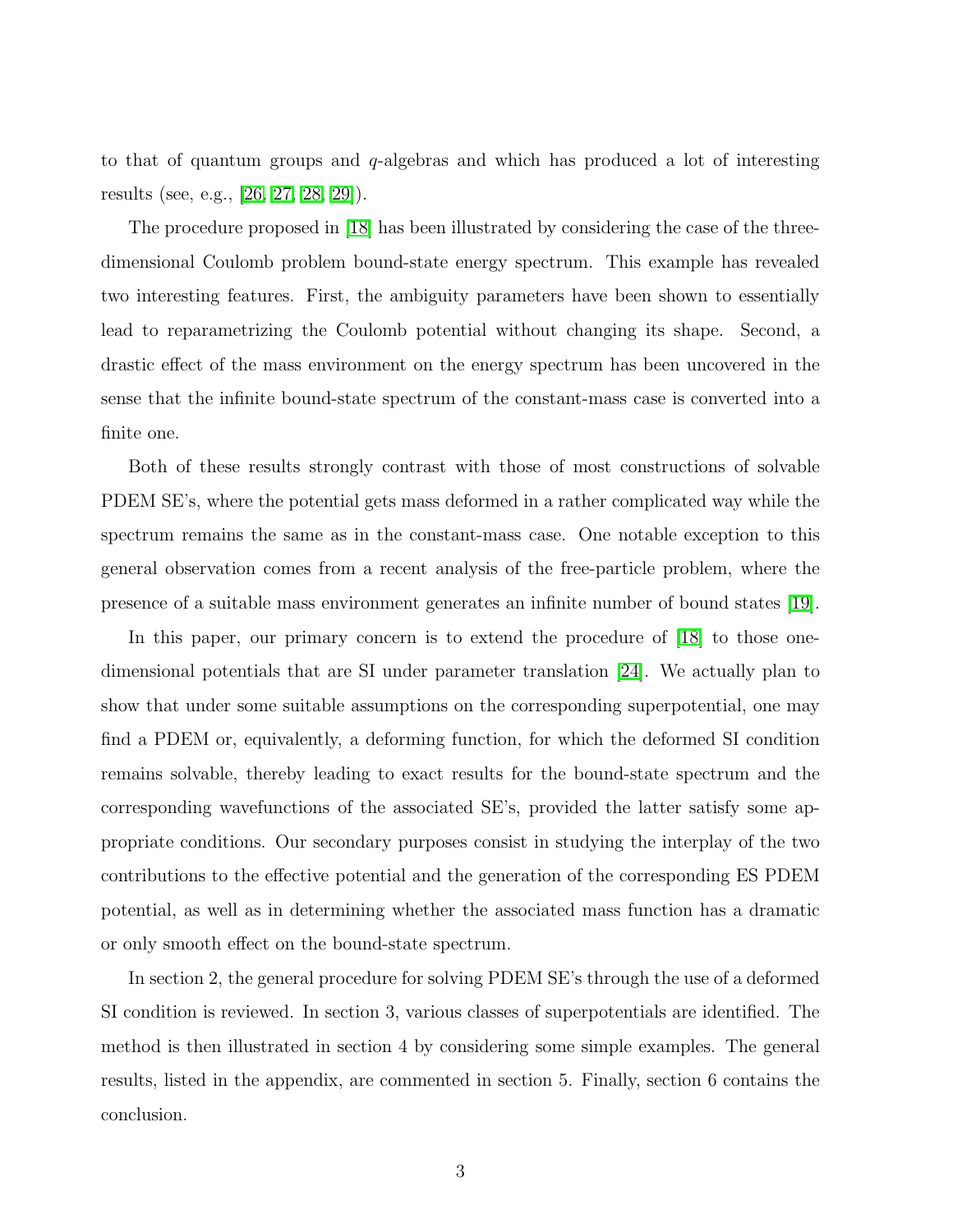### 2 General procedure

One of the well-known problems of the PDEM SE consists in the momentum and massoperator noncommutativity and the resultant ordering ambiguity in the kinetic energy term (see, e.g., [\[7,](#page-23-6) [30,](#page-25-2) [31,](#page-25-3) [32\]](#page-25-4)). To cope with this difficulty, it is advantageous to use the von Roos general two-parameter form of the effective-mass kinetic energy operator [\[33\]](#page-25-5), which has an inbuilt Hermiticity and contains other plausible forms as special cases.

<span id="page-3-0"></span>In units wherein  $\hbar = 2m_0 = 1$ , we may therefore write the PDEM SE as

$$
\left[ -\frac{1}{2} \left( M^{\xi'}(\boldsymbol{\alpha};x) \frac{d}{dx} M^{\eta'}(\boldsymbol{\alpha};x) \frac{d}{dx} M^{\zeta'}(\boldsymbol{\alpha};x) + M^{\zeta'}(\boldsymbol{\alpha};x) \frac{d}{dx} M^{\eta'}(\boldsymbol{\alpha};x) \frac{d}{dx} M^{\xi'}(\boldsymbol{\alpha};x) \right) + V(\boldsymbol{a};x) \right] \psi(x) = E \psi(x)
$$
\n(2.1)

where  $M(\alpha; x)$  is the dimensionless form of the mass function  $m(\alpha; x) = m_0 M(\alpha; x)$ ,  $\alpha$ and  $\boldsymbol{a}$  denote two sets of parameters, and the von Roos ambiguity parameters  $\xi', \eta', \zeta'$  are constrained by the condition  $\xi' + \eta' + \zeta' = -1$ .

<span id="page-3-2"></span>On setting

$$
M(\boldsymbol{\alpha};x) = \frac{1}{f^2(\boldsymbol{\alpha};x)} \qquad f(\boldsymbol{\alpha};x) = 1 + g(\boldsymbol{\alpha};x) \tag{2.2}
$$

<span id="page-3-1"></span>where  $f(\alpha; x)$  is some positive-definite function and  $g(\alpha; x) = 0$  corresponds to the constant-mass case, equation [\(2.1\)](#page-3-0) becomes

$$
\left[ -\frac{1}{2} \left( f^{\xi}(\boldsymbol{\alpha};x) \frac{d}{dx} f^{\eta}(\boldsymbol{\alpha};x) \frac{d}{dx} f^{\zeta}(\boldsymbol{\alpha};x) + f^{\zeta}(\boldsymbol{\alpha};x) \frac{d}{dx} f^{\eta}(\boldsymbol{\alpha};x) \frac{d}{dx} f^{\xi}(\boldsymbol{\alpha};x) \right) \right]
$$
  
+  $V(\boldsymbol{\alpha};x) \left[ \psi(x) = E \psi(x) \right]$  (2.3)

with  $\xi + \eta + \zeta = 2$ . Among those ambiguity parameter choices that have been found useful for describing the motion of electrons in compositionally graded crystals, we may quote those of BenDaniel and Duke (BDD) [\[34\]](#page-25-6) ( $\xi = 0$ ,  $\zeta = 0$ ), Bastard [\[35\]](#page-25-7) ( $\xi = 2$ ,  $\zeta = 0$ ), Zhu and Kroemer (ZK) [\[36\]](#page-25-8) ( $\xi = 1, \zeta = 1$ ) and Li and Kuhn (LK) [\[37\]](#page-25-9) ( $\xi = 0, \zeta = 1$ ).

We can get rid of the ambiguity parameters  $\xi$ ,  $\eta$ ,  $\zeta$  (denoted collectively by  $\xi$ ) in the kinetic energy term by transferring them to the effective potential energy of the variablemass system. Thus using the result

$$
f^{\xi} \frac{d}{dx} f^{\eta} \frac{d}{dx} f^{\zeta} + f^{\zeta} \frac{d}{dx} f^{\eta} \frac{d}{dx} f^{\xi}
$$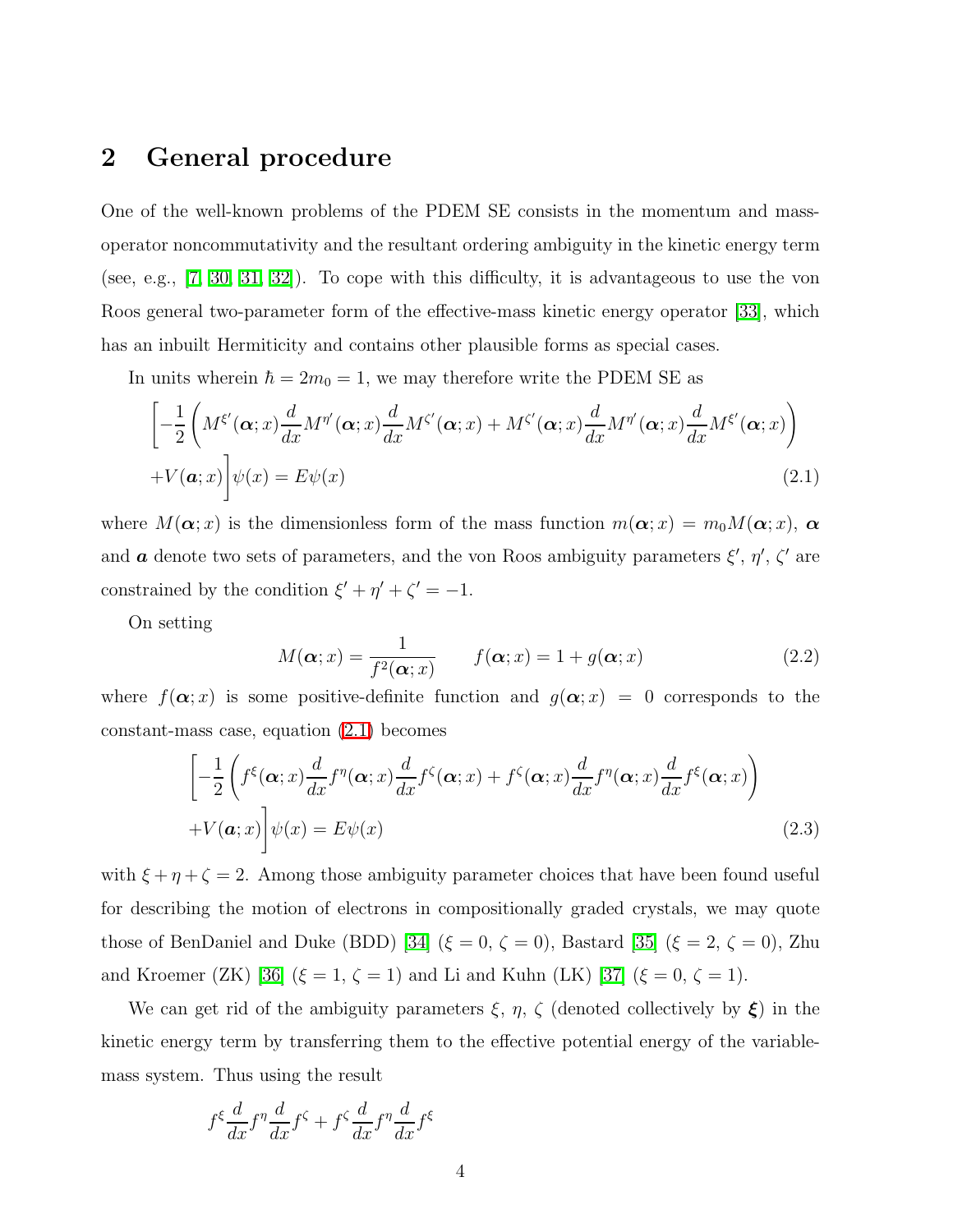$$
= 2\sqrt{f} \frac{d}{dx} f \frac{d}{dx} \sqrt{f} - (1 - \xi - \zeta) f f'' - 2\left(\frac{1}{2} - \xi\right) \left(\frac{1}{2} - \zeta\right) f'^2 \tag{2.4}
$$

<span id="page-4-0"></span>where a prime denotes derivative with respect to x and the positive definiteness of  $f$  is explicitly used, equation [\(2.3\)](#page-3-1) acquires the form

<span id="page-4-1"></span>
$$
H\psi(x) \equiv \left[ -\left(\sqrt{f(\boldsymbol{\alpha};x)}\,\frac{d}{dx}\sqrt{f(\boldsymbol{\alpha};x)}\right)^2 + V_{\text{eff}}(\boldsymbol{b};x) \right] \psi(x) = E\psi(x) \tag{2.5}
$$

in which the effective potential

$$
V_{\text{eff}}(\boldsymbol{b};x) = V(\boldsymbol{a};x) + \tilde{V}(\boldsymbol{\alpha},\boldsymbol{\xi};x)
$$
\n(2.6)

<span id="page-4-2"></span>contains an additional mass- and ambiguity-parameter-depending term

$$
\tilde{V}(\boldsymbol{\alpha}, \boldsymbol{\xi}; x) = \rho f(\boldsymbol{\alpha}; x) f''(\boldsymbol{\alpha}; x) + \sigma f'^2(\boldsymbol{\alpha}; x). \tag{2.7}
$$

In [\(2.5\)](#page-4-0) and [\(2.6\)](#page-4-1), the parameters **b** depend on the whole set of parameters  $a, \alpha$  and  $\xi$ , while in [\(2.7\)](#page-4-2) we have denoted by  $\rho$  and  $\sigma$  the following two ambiguity-parameter combinations

$$
\rho = \frac{1}{2}(1 - \xi - \zeta) \qquad \sigma = \left(\frac{1}{2} - \xi\right)\left(\frac{1}{2} - \zeta\right). \tag{2.8}
$$

For the special ambiguity-parameter choices referred to hereabove, they take the values  $\rho = \frac{1}{2}$  $\frac{1}{2}, \sigma = \frac{1}{4}$  $\frac{1}{4}$  (BDD),  $\rho = -\frac{1}{2}$  $\frac{1}{2}$ ,  $\sigma = -\frac{3}{4}$  $\frac{3}{4}$  (Bastard),  $\rho = -\frac{1}{2}$  $\frac{1}{2}, \sigma = \frac{1}{4}$  $\frac{1}{4}$  (ZK), or  $\rho = 0$ ,  $\sigma = -\frac{1}{4}$ 4  $(LK)$ .

<span id="page-4-3"></span>The PDEM SE [\(2.5\)](#page-4-0) may now be reinterpreted as a deformed SE

$$
H\psi(x) = \left[\pi^2 + V_{\text{eff}}(\mathbf{b}; x)\right] \psi(x) = E\psi(x) \tag{2.9}
$$

<span id="page-4-4"></span>corresponding to the replacement of the momentum operator  $p = -i\frac{d}{dx}$  by some deformed one

$$
\pi \equiv \sqrt{f(\boldsymbol{\alpha};x)} \, p \sqrt{f(\boldsymbol{\alpha};x)} = -i \sqrt{f(\boldsymbol{\alpha};x)} \, \frac{d}{dx} \sqrt{f(\boldsymbol{\alpha};x)}.\tag{2.10}
$$

With this substitution, the conventional commutation relation  $[x, p] = i$  is changed into

$$
[x, \pi] = \mathrm{i} f(\alpha; x) \tag{2.11}
$$

where  $f(\boldsymbol{\alpha};x)$  acts as a deforming function.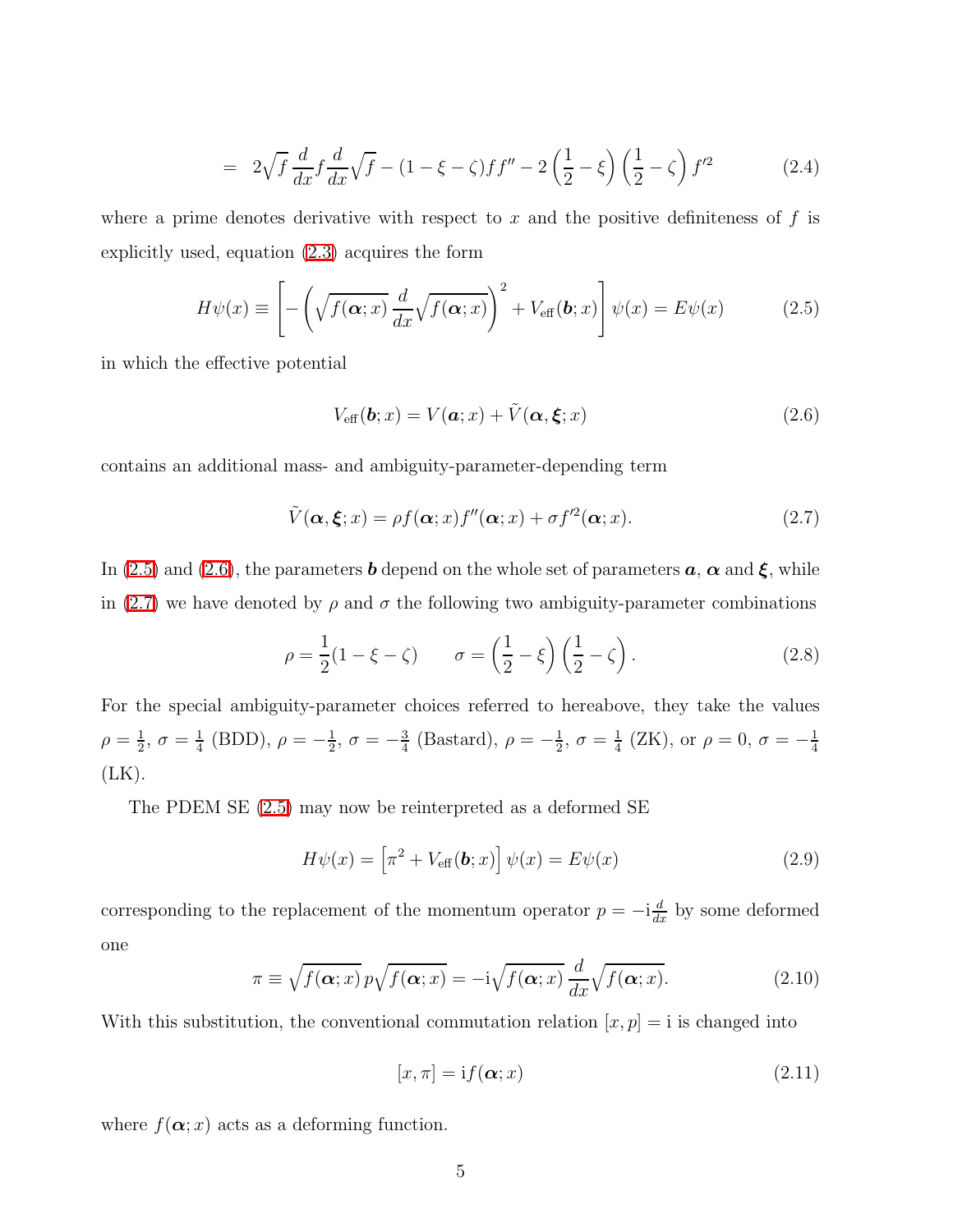In this paper, we plan to take for  $V_{\text{eff}}(\boldsymbol{b};x)$  some known SI potential. This means that the initial potential in the PDEM SE [\(2.3\)](#page-3-1) will then be determined by inverting [\(2.6\)](#page-4-1) as

<span id="page-5-4"></span>
$$
V(\boldsymbol{a};x) = V_{\text{eff}}(\boldsymbol{b};x) - \tilde{V}(\boldsymbol{\alpha},\boldsymbol{\xi};x)
$$
\n(2.12)

where the parameters  $\boldsymbol{a}$  now depend on the SI potential parameters  $\boldsymbol{b}$  and on  $\boldsymbol{\alpha}$ ,  $\boldsymbol{\xi}$ .

<span id="page-5-1"></span>To solve equation  $(2.9)$  (and therefore  $(2.3)$ ), we will show that for some appropriately chosen deforming function  $f(\boldsymbol{\alpha}; x)$ , H may be considered as the first member  $H_0 = H$  of a hierarchy of Hamiltonians

$$
H_i = A^+(\boldsymbol{\alpha}, \boldsymbol{\lambda}_i) A^-(\boldsymbol{\alpha}, \boldsymbol{\lambda}_i) + \sum_{j=0}^i \epsilon_j \qquad i = 0, 1, 2, \dots
$$
 (2.13)

<span id="page-5-3"></span>where the first-order operators

$$
A^{\pm}(\boldsymbol{\alpha},\boldsymbol{\lambda}_i) = \mp \sqrt{f(\boldsymbol{\alpha};x)} \frac{d}{dx} \sqrt{f(\boldsymbol{\alpha};x)} + W(\boldsymbol{\lambda}_i;x)
$$
(2.14)

<span id="page-5-0"></span>satisfy a deformed SI condition

$$
A^{-}(\boldsymbol{\alpha},\boldsymbol{\lambda}_{i})A^{+}(\boldsymbol{\alpha},\boldsymbol{\lambda}_{i})=A^{+}(\boldsymbol{\alpha},\boldsymbol{\lambda}_{i+1})A^{-}(\boldsymbol{\alpha},\boldsymbol{\lambda}_{i+1})+\epsilon_{i+1} \qquad i=0,1,2,\ldots
$$
 (2.15)

and  $\epsilon_i$ ,  $i = 0, 1, 2, \ldots$ , are some constants. It follows from equation [\(2.15\)](#page-5-0) that we can rewrite  $H_{i+1}$  as

$$
H_{i+1} = A^{-}(\boldsymbol{\alpha}, \boldsymbol{\lambda}_i) A^{+}(\boldsymbol{\alpha}, \boldsymbol{\lambda}_i) + \sum_{j=0}^{i} \epsilon_j \qquad i = 0, 1, 2, \dots
$$
 (2.16)

so that the Hamiltonians [\(2.13\)](#page-5-1) fulfil intertwining relations

$$
H_i A^+(\alpha, \lambda_i) = A^+(\alpha, \lambda_i) H_{i+1} \qquad A^-(\alpha, \lambda_i) H_i = H_{i+1} A^-(\alpha, \lambda_i) \tag{2.17}
$$

similar to those of the undeformed case.

<span id="page-5-2"></span>Solving equation [\(2.15\)](#page-5-0) means that it is possible to find a superpotential  $W(\lambda; x)$ , a deforming function  $f(\boldsymbol{\alpha};x)$  and some constants  $\boldsymbol{\lambda}_i$ ,  $\epsilon_i$ ,  $i=0, 1, 2, \ldots$ , with  $\boldsymbol{\lambda}_0 = \boldsymbol{\lambda}$ , such that

$$
V_{\text{eff}}(\boldsymbol{b};x) = W^2(\boldsymbol{\lambda};x) - f(\boldsymbol{\alpha};x)W'(\boldsymbol{\lambda};x) + \epsilon_0
$$
\n(2.18)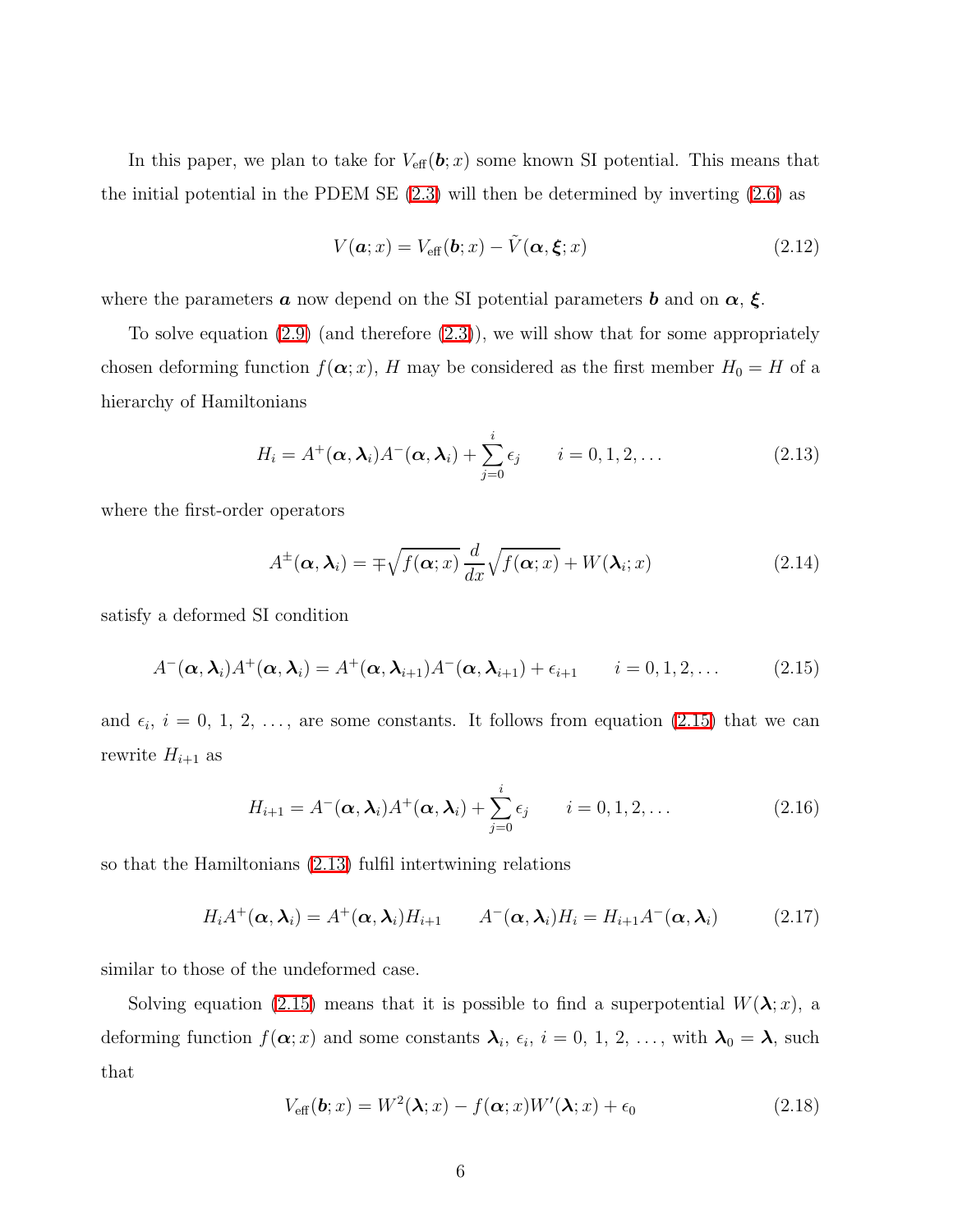<span id="page-6-0"></span>and

$$
W^{2}(\boldsymbol{\lambda}_{i};x) + f(\boldsymbol{\alpha};x)W'(\boldsymbol{\lambda}_{i};x) = W^{2}(\boldsymbol{\lambda}_{i+1};x) - f(\boldsymbol{\alpha};x)W'(\boldsymbol{\lambda}_{i+1};x) + \epsilon_{i+1} \qquad i = 0, 1, 2, ....
$$
\n(2.19)

<span id="page-6-4"></span>As a consequence, the (deformed) SUSY partner  $H_1$  of  $H$  will be characterized by a potential

$$
V_{\text{eff},1}(\boldsymbol{b}, \boldsymbol{\alpha}, \boldsymbol{\lambda}; x) = V_{\text{eff}}(\boldsymbol{b}; x) + 2f(\boldsymbol{\alpha}; x)W'(\boldsymbol{\lambda}; x).
$$
 (2.20)

To find a solution to equations [\(2.18\)](#page-5-2) and [\(2.19\)](#page-6-0), we shall be guided by our knowledge of the superpotential W in the undeformed case  $(f = 1 \text{ or } g = 0)$  [\[24\]](#page-24-8), where the parameters  $\lambda$  are entirely determined by the potential parameters **b**. Our strategy will consist in (i) assuming that the deformation does not affect the form of W but only brings about a change in its parameters  $\lambda$  (which will now also depend on  $\alpha$ ), and (ii) choosing  $g(\alpha; x)$  in such a way that in [\(2.18\)](#page-5-2) and [\(2.19\)](#page-6-0) the function  $g(\alpha; x)W'(\lambda; x)$  contains the same kind of terms as those already present in the undeformed case, i.e.,  $W^2(\lambda; x)$  and  $W'(\lambda; x)$ . In section 3, we shall put this recipe into practice for general classes of superpotentials and determine the accompanying deforming function  $f(\boldsymbol{\alpha}; x)$ , from which the corresponding PDEM can then be obtained through equation [\(2.2\)](#page-3-2).

It is worth noting that although on solving equation [\(2.18\)](#page-5-2),  $\lambda$  will become a known function of **b** and  $\alpha$ , it will often prove convenient to keep it as a (redundant) argument in operators, energies and wavefunctions.

Having found a solution to equations [\(2.18\)](#page-5-2) and [\(2.19\)](#page-6-0), we can determine the boundstate energy spectrum and corresponding wavefunctions of  $H$  by an extension of the conventional SUSYQM and SI procedure [\[23,](#page-24-7) [24\]](#page-24-8). Thus the energy eigenvalues are given by

<span id="page-6-1"></span>
$$
E_n(\alpha, \lambda) = \sum_{i=0}^n \epsilon_i
$$
\n(2.21)

while the ground- and excited-state wavefunctions are obtained by solving the first-order differential equation

<span id="page-6-2"></span>
$$
A^{-}(\alpha, \lambda)\psi_0(\alpha, \lambda; x) = 0
$$
\n(2.22)

<span id="page-6-3"></span>and the recursion relation

$$
\psi_{n+1}(\boldsymbol{\alpha},\boldsymbol{\lambda};x) = [E_{n+1}(\boldsymbol{\alpha},\boldsymbol{\lambda}) - E_0(\boldsymbol{\alpha},\boldsymbol{\lambda})]^{-1/2} A^+(\boldsymbol{\alpha},\boldsymbol{\lambda}) \psi_n(\boldsymbol{\alpha},\boldsymbol{\lambda}_1;x) \quad (2.23)
$$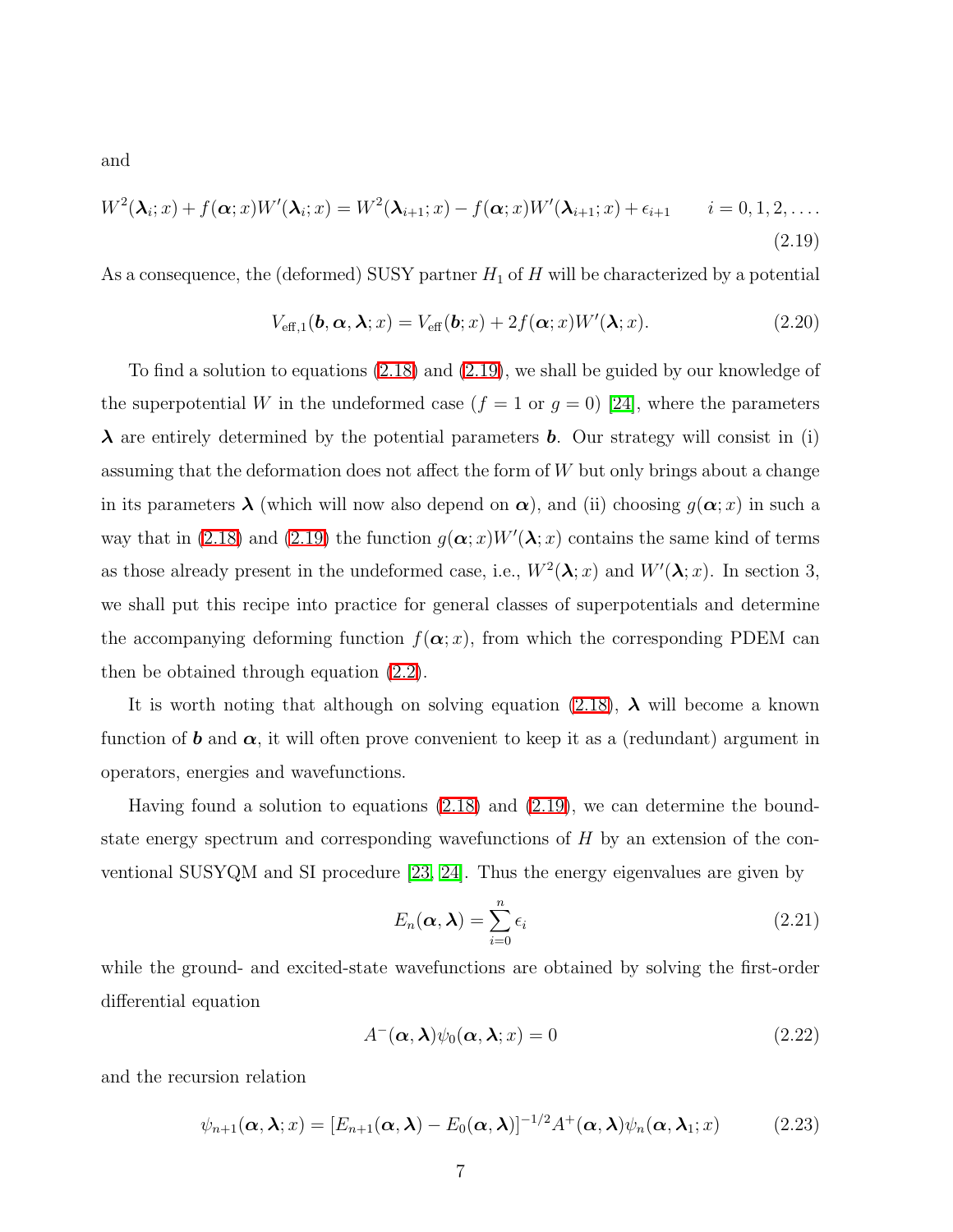respectively.

Equations  $(2.21)$ ,  $(2.22)$  and  $(2.23)$  only provide formal solutions to equation  $(2.5)$  or [\(2.9\)](#page-4-3). To be physically acceptable, the bound-state wavefunctions should indeed satisfy two conditions:

(i) As in conventional quantum mechanics, they should be square integrable on the (finite or infinite) interval of definition of  $V_{\text{eff}}(\boldsymbol{b};x)$ , i.e.,

<span id="page-7-1"></span>
$$
\int_{x_1}^{x_2} dx \, |\psi_n(\mathbf{\alpha}, \mathbf{\lambda}; x)|^2 < \infty. \tag{2.24}
$$

<span id="page-7-0"></span>(ii) Furthermore, they should ensure the Hermiticity of  $H$ . For such a purpose, it is enough to impose that the deformed momentum operator  $\pi$ , defined in [\(2.10\)](#page-4-4), be Hermitian. This amounts to the condition

$$
\int_{x_1}^{x_2} dx \, \psi^*(x) \sqrt{f(\alpha; x)} \left( -i \frac{d}{dx} \right) \sqrt{f(\alpha; x)} \, \phi(x)
$$
\n
$$
= \left[ \int_{x_1}^{x_2} dx \, \phi^*(x) \sqrt{f(\alpha; x)} \left( -i \frac{d}{dx} \right) \sqrt{f(\alpha; x)} \, \psi(x) \right]^*
$$
\n(2.25)

for any  $\psi(x)$ ,  $\phi(x) \in L^2(x_1, x_2)$ . Integrating the left-hand side of [\(2.25\)](#page-7-0) by parts leads to

$$
\int_{x_1}^{x_2} dx \, \psi^*(x) \sqrt{f(\boldsymbol{\alpha};x)} \left( -i \frac{d}{dx} \right) \sqrt{f(\boldsymbol{\alpha};x)} \, \phi(x)
$$
\n
$$
= -i \psi^*(x) \phi(x) f(\boldsymbol{\alpha};x) \Big|_{x_1}^{x_2} + \int_{x_1}^{x_2} dx \, \phi(x) \sqrt{f(\boldsymbol{\alpha};x)} \left( i \frac{d}{dx} \right) \sqrt{f(\boldsymbol{\alpha};x)} \, \psi^*(x). \tag{2.26}
$$

<span id="page-7-2"></span>Comparison with the right-hand side of [\(2.25\)](#page-7-0) then provides us with the condition  $\psi^*(x)\phi(x)f(\boldsymbol{\alpha};x) \to 0$  for  $x \to x_1$  and  $x \to x_2$ . This shows that one has to place the restriction

$$
|\psi_n(\boldsymbol{\alpha}, \boldsymbol{\lambda}; x)|^2 f(\boldsymbol{\alpha}; x) \to 0 \quad \text{for } x \to x_1 \text{ and } x \to x_2 \tag{2.27}
$$

on the allowed bound-state wavefunctions. This condition will be effective whenever  $f(\alpha; x)$ does not go to some finite constant at the end points of the interval.

<span id="page-7-3"></span>The precise range of *n* values  $(n = 0, 1, \ldots, n_{\text{max}} \text{ or } n = 0, 1, 2, \ldots)$  in equation [\(2.21\)](#page-6-1) will therefore be determined by the existence of corresponding wavefunctions  $\psi_n(\alpha, \lambda; x)$ satisfying both equations  $(2.24)$  and  $(2.27)$ . In terms of the PDEM  $(2.2)$ , the latter condition translates into

$$
\frac{|\psi_n(\mathbf{\alpha}, \mathbf{\lambda}; x)|^2}{\sqrt{M(\mathbf{\alpha}; x)}} \to 0 \qquad \text{for } x \to x_1 \text{ and } x \to x_2 \tag{2.28}
$$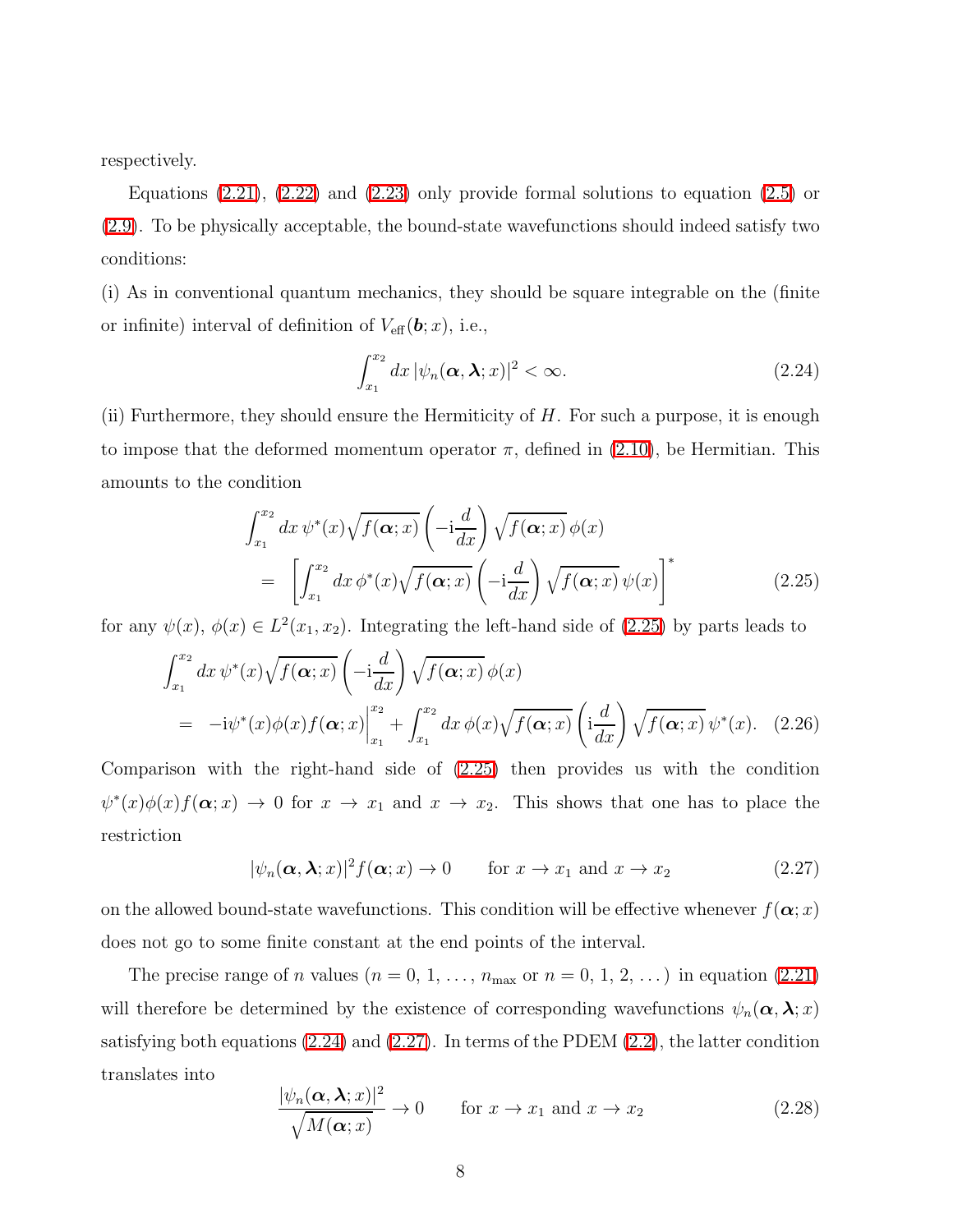which should be checked whenever  $M(\alpha; x) \to 0$  for  $x \to x_1$  or  $x \to x_2$ . It should be stressed that although this condition may be present in any PDEM problem, it has not been noted so far.

<span id="page-8-0"></span>On taking  $(2.14)$  into account, the solution of equation  $(2.22)$  can be formally obtained in terms of W and  $f$ . It is given by

$$
\psi_0(\boldsymbol{\alpha}, \boldsymbol{\lambda}; x) = \frac{N_0(\boldsymbol{\alpha}, \boldsymbol{\lambda})}{\sqrt{f(\boldsymbol{\alpha}; x)}} \exp\left(-\int^x \frac{W(\boldsymbol{\lambda}; \tilde{x})}{f(\boldsymbol{\alpha}; \tilde{x})} d\tilde{x}\right)
$$
(2.29)

where  $N_0(\boldsymbol{\alpha}, \boldsymbol{\lambda})$  is some normalization coefficient.

<span id="page-8-1"></span>Similarly, the solution of [\(2.23\)](#page-6-3) can be shown to be

$$
\psi_n(\boldsymbol{\alpha}, \boldsymbol{\lambda}; x) = \frac{N_n(\boldsymbol{\alpha}, \boldsymbol{\lambda})}{\sqrt{f(\boldsymbol{\alpha}; x)}} \varphi_n(\boldsymbol{\alpha}, \boldsymbol{\lambda}; x) \exp\left(-\int^x \frac{W(\boldsymbol{\lambda}_n; \tilde{x})}{f(\boldsymbol{\alpha}; \tilde{x})} d\tilde{x}\right)
$$
(2.30)

<span id="page-8-2"></span>where  $\varphi_n(\boldsymbol{\alpha},\boldsymbol{\lambda};x)$  fulfils the equation

$$
\varphi_{n+1}(\boldsymbol{\alpha},\boldsymbol{\lambda};x) = -f(\boldsymbol{\alpha};x)\varphi_n'(\boldsymbol{\alpha},\boldsymbol{\lambda}_1;x) + [W(\boldsymbol{\lambda}_{n+1};x) + W(\boldsymbol{\lambda};x)]\varphi_n(\boldsymbol{\alpha},\boldsymbol{\lambda}_1;x) \qquad (2.31)
$$

with  $\varphi_0(\alpha, \lambda; x) = 1$ , and the normalization coefficient  $N_n(\alpha, \lambda)$  satisfies the recursion relation

$$
N_{n+1}(\boldsymbol{\alpha},\boldsymbol{\lambda})=[E_{n+1}(\boldsymbol{\alpha},\boldsymbol{\lambda})-E_0(\boldsymbol{\alpha},\boldsymbol{\lambda})]^{-1/2}N_n(\boldsymbol{\alpha},\boldsymbol{\lambda}_1).
$$
\n(2.32)

# 3 Classes of superpotentials and their accompanying deforming function

In this section, we plan to consider several classes of superpotentials, which in the next sections will prove to include all the SI potentials considered in table 4.1 of [\[24\]](#page-24-8), as well as their special cases. For each class, we shall determine the general form of the accompanying deforming function. From the expressions obtained for  $W$  and  $f$ , we shall then deduce some consequences regarding the ground- and excited-state wavefunction explicit form.

#### 3.1 Classes of superpotentials

Let  $\phi(x)$  be some parameter-independent function of x and  $\lambda$  denote a single parameter (for class 0) or a set of two parameters  $\lambda$ ,  $\mu$  (for classes 1, 2 and 3).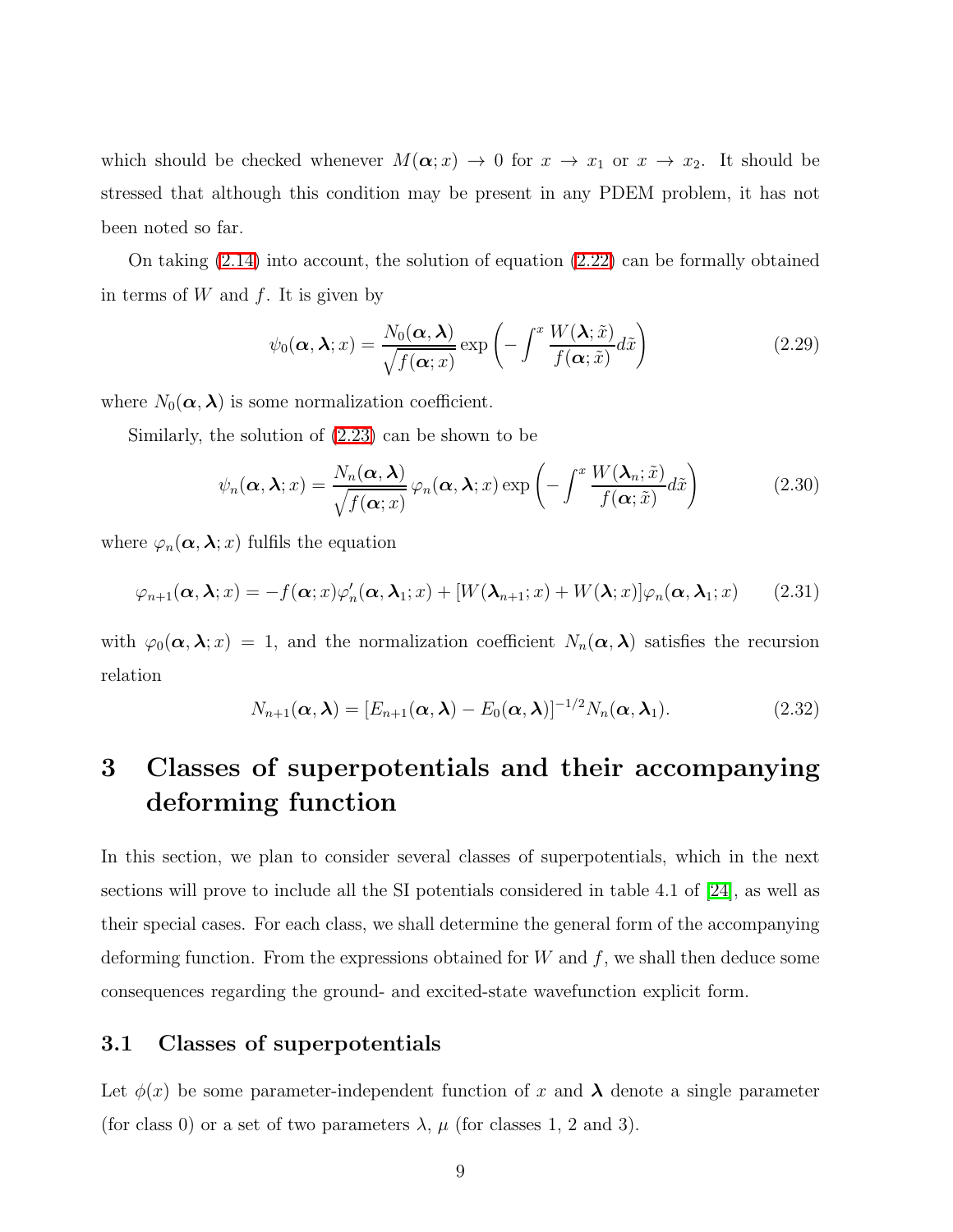*Class 0*

The simplest choice of superpotential is a single-parameter one of the type

<span id="page-9-2"></span>
$$
W(\lambda; x) = \lambda \phi(x). \tag{3.1}
$$

Conditions [\(2.18\)](#page-5-2) and [\(2.19\)](#page-6-0) then contain two parameters to be determined, namely  $\lambda$ ,  $\epsilon_0$ and  $\lambda_{i+1}$ ,  $\epsilon_{i+1}$ , respectively.

In the undeformed case, apart from a constant term,  $\epsilon_0$  or  $\epsilon_{i+1}$ , they include the functions  $W^2$  and W'. Since  $W^2$  is proportional to  $\phi^2$  and we need two equations to calculate the couple of undetermined parameters, equations [\(2.18\)](#page-5-2) and [\(2.19\)](#page-6-0) solvability imposes that  $W' = \lambda \phi'$  be a linear combination of  $\phi^2$  and a constant. In other words, there must exist some numerical (i.e., parameter-independent) constants  $A$  and  $B$  such that

<span id="page-9-1"></span>
$$
\phi'(x) = A\phi^2(x) + B.\tag{3.2}
$$

In the deformed case, equations [\(2.18\)](#page-5-2) and [\(2.19\)](#page-6-0) contain in addition a term  $W'g =$  $\lambda \phi' g$ . If this term has the same form as the remaining ones, it will not spoil the equations solvability. This amounts to assuming that there exist two  $\alpha$ -dependent constants  $A'(\alpha)$ and  $B'(\alpha)$  such that

<span id="page-9-3"></span><span id="page-9-0"></span>
$$
\phi'(x)g(\boldsymbol{\alpha};x) = A'(\boldsymbol{\alpha})\phi^2(x) + B'(\boldsymbol{\alpha}).
$$
\n(3.3)

On combining [\(3.3\)](#page-9-0) with [\(3.2\)](#page-9-1), we get

$$
g(\alpha; x) = \frac{A'(\alpha)\phi^2(x) + B'(\alpha)}{A\phi^2(x) + B}
$$
\n(3.4)

which provides us with the general form of the deforming function  $f(\alpha; x)$  for class 0 superpotentials.

#### *Class 1*

The most straightforward generalization of [\(3.1\)](#page-9-2) consists in adding some nonvanishing parameter  $\mu$ :

<span id="page-9-4"></span>
$$
W(\lambda; x) = \lambda \phi(x) + \mu. \tag{3.5}
$$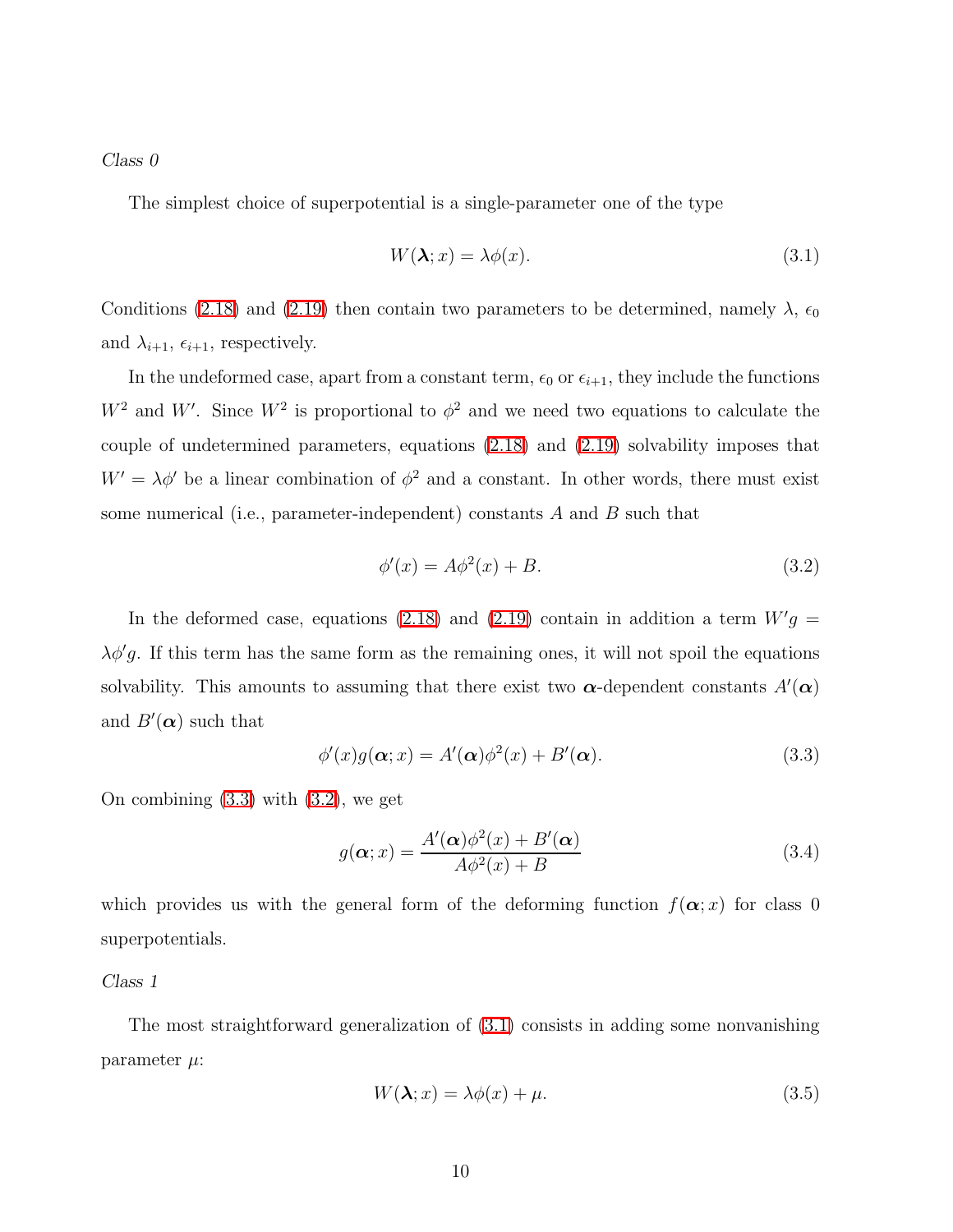Equations [\(2.18\)](#page-5-2) and [\(2.19\)](#page-6-0) now contain three parameters ( $\lambda$ ,  $\mu$ ,  $\epsilon_0$  or  $\lambda_{i+1}$ ,  $\mu_{i+1}$ ,  $\epsilon_{i+1}$ ) to be determined, but as a counterpart  $W^2$  is also made of three terms proportional to  $\phi^2$ ,  $\phi$ and a constant, respectively. We shall then get three equations to govern the parameter values both in the undeformed and deformed cases provided

$$
\phi'(x) = A\phi^2(x) + B\phi(x) + C\tag{3.6}
$$

<span id="page-10-0"></span>and

$$
g(\alpha; x) = \frac{A'(\alpha)\phi^2(x) + B'(\alpha)\phi(x) + C'(\alpha)}{A\phi^2(x) + B\phi(x) + C}
$$
(3.7)

where A, B, C and  $A'(\alpha)$ ,  $B'(\alpha)$ ,  $C'(\alpha)$  are some numerical and  $\alpha$ -dependent constants, respectively.

Comparison of equations  $(3.1), (3.2), (3.4)$  $(3.1), (3.2), (3.4)$  $(3.1), (3.2), (3.4)$  $(3.1), (3.2), (3.4)$  with equations  $(3.5) - (3.7)$  $(3.5) - (3.7)$  shows that class 0 superpotentials may be considered as special cases of class 1 superpotentials, corresponding to the simultaneous vanishing of  $\mu$ , B and  $B'(\alpha)$ . In the following, we shall therefore include class 0 into class 1 by assuming that for the latter either  $\mu \neq 0$  or  $\mu = B = B'(\alpha) = 0$ .

#### *Class 2*

If we define  $W$  as

$$
W(\lambda; x) = \lambda \phi(x) + \frac{\mu}{\phi(x)}
$$
\n(3.8)

where  $\lambda$  and  $\mu$  are both nonvanishing (otherwise we would get back class 0),  $W^2$  again contains three terms proportional to  $\phi^2$ ,  $\phi^{-2}$  and a constant, respectively.

A reasoning similar to that carried out for class 1 superpotentials leads to the following expressions for  $\phi'$  and g,

$$
\phi'(x) = A\phi^2(x) + B \tag{3.9}
$$

$$
g(\alpha; x) = \frac{A'(\alpha)\phi^2(x) + B'(\alpha)}{A\phi^2(x) + B}
$$
\n(3.10)

where A, B,  $A'(\alpha)$  and  $B'(\alpha)$  are independent of x.

*Class 3*

On assuming

$$
W(\lambda; x) = \frac{\lambda \phi(x) + \mu}{\sqrt{A\phi^2(x) + B}}
$$
(3.11)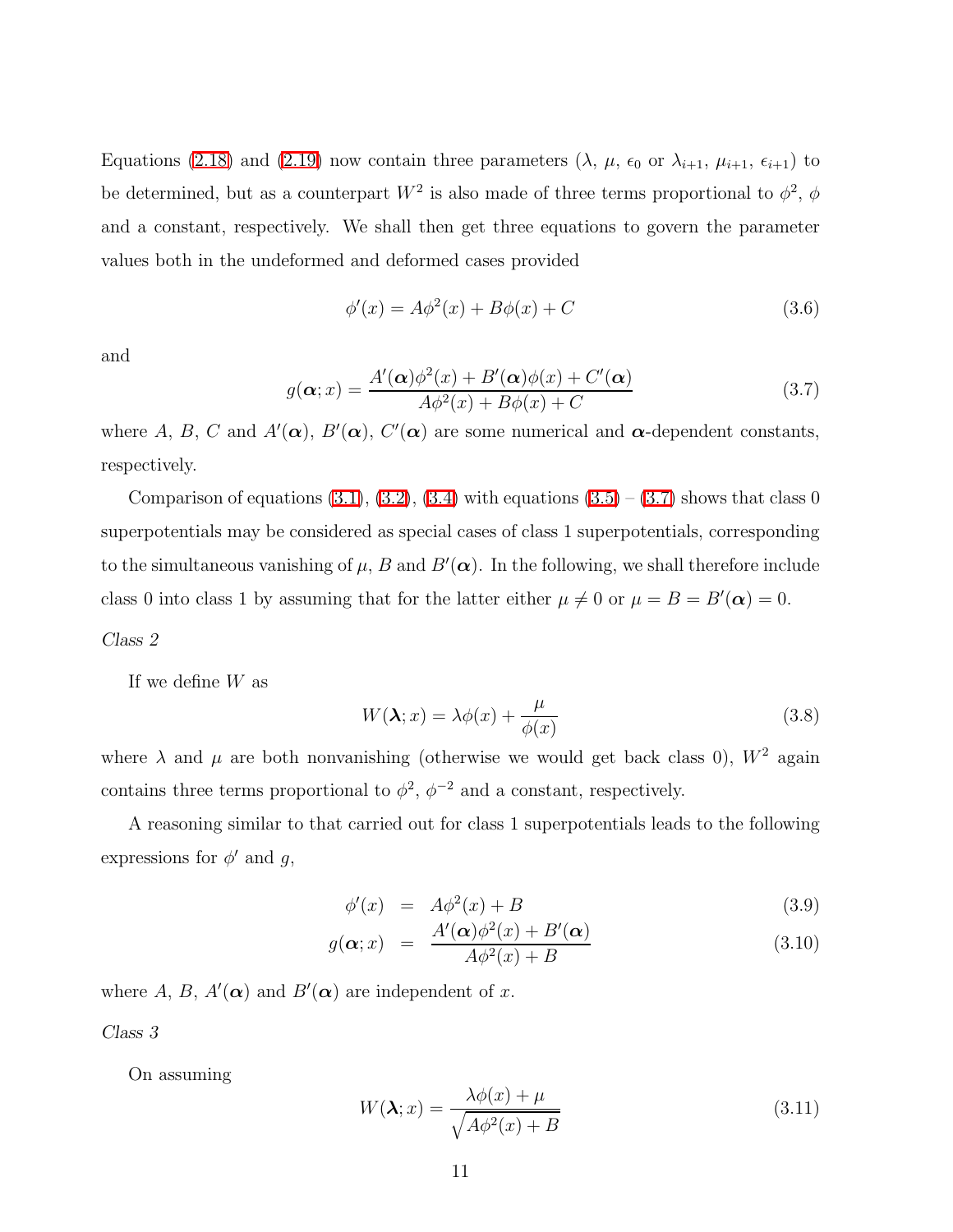where  $\lambda$ ,  $\mu$  are nonvanishing and A, B are two numerical nonvanishing constants (otherwise we would get back one of the previous classes), we obtain after a simple calculation

$$
W^{2}(\lambda; x) = \frac{\lambda^{2} \phi^{2}(x) + 2\lambda \mu \phi(x) + \mu^{2}}{A \phi^{2}(x) + B}
$$
(3.12)

$$
W'(\lambda; x) = \frac{\lambda B - \mu A \phi(x)}{A \phi^2(x) + B} \frac{\phi'(x)}{\sqrt{A \phi^2(x) + B}}.
$$
\n(3.13)

Equations [\(2.18\)](#page-5-2) and [\(2.19\)](#page-6-0) solvability in the undeformed case then implies that

$$
\phi'(x) = [C\phi(x) + D]\sqrt{A\phi^2(x) + B}
$$
\n(3.14)

in terms of two additional numerical constants  $C$  and  $D$ . In the deformed case, the supplementary term must therefore be given by

$$
\phi'(x)g(\boldsymbol{\alpha};x) = [C'(\boldsymbol{\alpha})\phi(x) + D'(\boldsymbol{\alpha})]\sqrt{A\phi^2(x) + B}
$$
\n(3.15)

where  $C'(\boldsymbol{\alpha})$  and  $D'(\boldsymbol{\alpha})$  depend on the deforming parameters  $\boldsymbol{\alpha}$ . Hence we obtain

$$
g(\alpha; x) = \frac{C'(\alpha)\phi(x) + D'(\alpha)}{C\phi(x) + D}.
$$
\n(3.16)

### 3.2 Corresponding wavefunctions

<span id="page-11-0"></span>In equation [\(2.29\)](#page-8-0), the ground-state wavefunction  $\psi_0(\alpha, \lambda; x)$  of H is formally given in terms of the integral of the function  $W(\lambda; \tilde{x})/f(\boldsymbol{\alpha}; \tilde{x})$ . On taking the explicit forms of W and  $f$  obtained in section 3.1 into account, it is straightforward to obtain

$$
\int^x \frac{W(\lambda; \tilde{x})}{f(\boldsymbol{\alpha}; \tilde{x})} d\tilde{x}
$$
\n=
$$
\int^{\phi(x)} \frac{\lambda \tilde{\phi} + \mu}{[A + A'(\boldsymbol{\alpha})] \tilde{\phi}^2 + [B + B'(\boldsymbol{\alpha})] \tilde{\phi} + C + C'(\boldsymbol{\alpha})} d\tilde{\phi} \quad \text{for class 1}
$$
\n=
$$
\int^{\phi(x)} \frac{\lambda \tilde{\phi}^2 + \mu}{\tilde{\phi} \{[A + A'(\boldsymbol{\alpha})] \tilde{\phi}^2 + B + B'(\boldsymbol{\alpha})\}} d\tilde{\phi} \quad \text{for class 2}
$$
\n=
$$
\int^{\phi(x)} \frac{\lambda \tilde{\phi} + \mu}{(A \tilde{\phi}^2 + B) \{[C + C'(\boldsymbol{\alpha})] \tilde{\phi} + D + D'(\boldsymbol{\alpha})\}} d\tilde{\phi} \quad \text{for class 3}
$$
\n(3.17)

thus showing that in all three cases the integral can be explicitly carried out by simple integration techniques as in the undeformed case.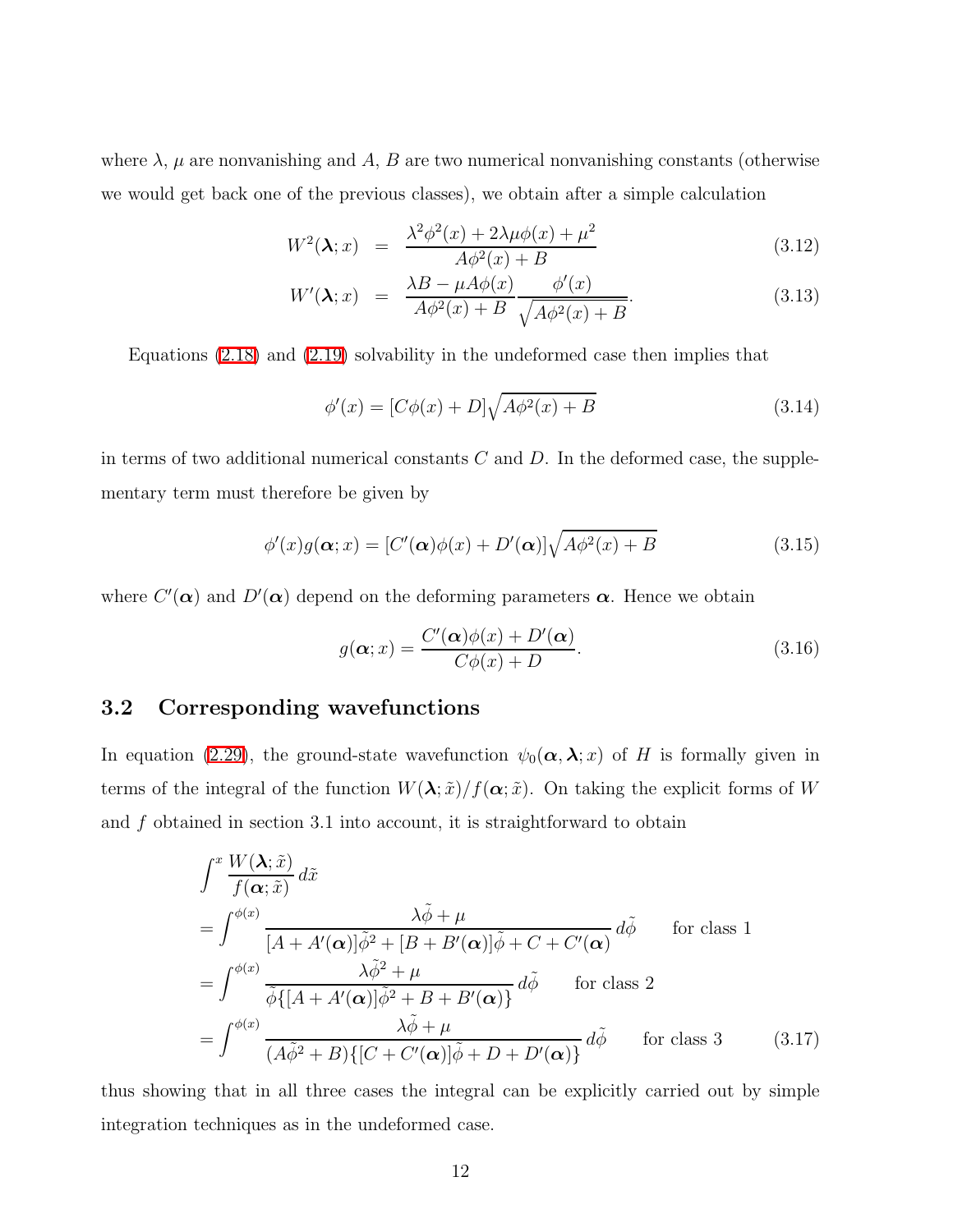Furthermore, it is possible to write the functions  $\varphi_n(\alpha, \lambda; x)$ , entering the general expression [\(2.30\)](#page-8-1) of excited-state wavefunctions, in terms of nth-degree polynomials in a new variable y,  $P_n(\alpha, \lambda; y)$ , which fulfil some equation deriving from [\(2.31\)](#page-8-2). This result generalizes to the deformed case a well-known property according to which SI potential wavefunctions can be expressed in terms of some classical orthogonal polynomials [\[24\]](#page-24-8).

The precise form of the changes of variable  $x \to y$  and of function  $\varphi_n(\alpha, \lambda; x) \to$  $P_n(\alpha, \lambda; y)$ , as well as the relation satisfied by  $P_n(\alpha, \lambda; y)$ , actually depend on the superpotential class as listed herebelow:

<span id="page-12-1"></span>• Class 1

$$
\varphi_n(\mathbf{\alpha}, \mathbf{\lambda}; x) = P_n(\mathbf{\alpha}, \mathbf{\lambda}; y) \qquad y = \phi(x) \tag{3.18}
$$
\n
$$
P_{n+1}(\mathbf{\alpha}, \mathbf{\lambda}; y) = -\{[A + A'(\mathbf{\alpha})]y^2 + [B + B'(\mathbf{\alpha})]y + C + C'(\mathbf{\alpha})\}\dot{P}_n(\mathbf{\alpha}, \mathbf{\lambda}_1; y) + [(\lambda_{n+1} + \lambda)y + \mu_{n+1} + \mu]P_n(\mathbf{\alpha}, \mathbf{\lambda}_1; y) \tag{3.19}
$$

• Class 2

$$
\varphi_n(\boldsymbol{\alpha}, \boldsymbol{\lambda}; x) = y^{-n/2} P_n(\boldsymbol{\alpha}, \boldsymbol{\lambda}; y) \qquad y = \phi^{-2}(x) \tag{3.20}
$$
\n
$$
P_{n+1}(\boldsymbol{\alpha}, \boldsymbol{\lambda}; y) = 2y \{ A + A'(\boldsymbol{\alpha}) + [B + B'(\boldsymbol{\alpha})] y \} \dot{P}_n(\boldsymbol{\alpha}, \boldsymbol{\lambda}_1; y) + \{ \lambda_{n+1} + \lambda - n [A + A'(\boldsymbol{\alpha})] + [\mu_{n+1} + \mu - n (B + B'(\boldsymbol{\alpha}))] y \} \times P_n(\boldsymbol{\alpha}, \boldsymbol{\lambda}_1; y) \tag{3.21}
$$

<span id="page-12-0"></span>• Class 3

$$
\varphi_n(\mathbf{\alpha}, \mathbf{\lambda}; x) = (Ay^2 + B)^{-n/2} P_n(\mathbf{\alpha}, \mathbf{\lambda}; y) \qquad y = \phi(x)
$$
(3.22)  

$$
P_{n+1}(\mathbf{\alpha}, \mathbf{\lambda}; y) = \{ [C + C'(\mathbf{\alpha})]y + D + D'(\mathbf{\alpha}) \}
$$

$$
\times \left[ -(Ay^2 + B)\dot{P}_n(\mathbf{\alpha}, \mathbf{\lambda}_1; y) + nAyP_n(\mathbf{\alpha}, \mathbf{\lambda}_1; y) \right]
$$

$$
+ \left[ (\lambda_{n+1} + \lambda)y + \mu_{n+1} + \mu \right] P_n(\mathbf{\alpha}, \mathbf{\lambda}_1; y).
$$
(3.23)

Here a dot stands for derivative with respect to y and in all cases  $P_0(\alpha, \lambda; y) \equiv 1$ . It should be noted that in [\(3.23\)](#page-12-0), the linear combination  $-(Ay^2+B)\dot{P}_n(\alpha,\lambda_1;y)+nAyP_n(\alpha,\lambda_1;y)$  is actually an *n*th-degree polynomial in y because its  $(n+1)$ th-degree term vanishes identically.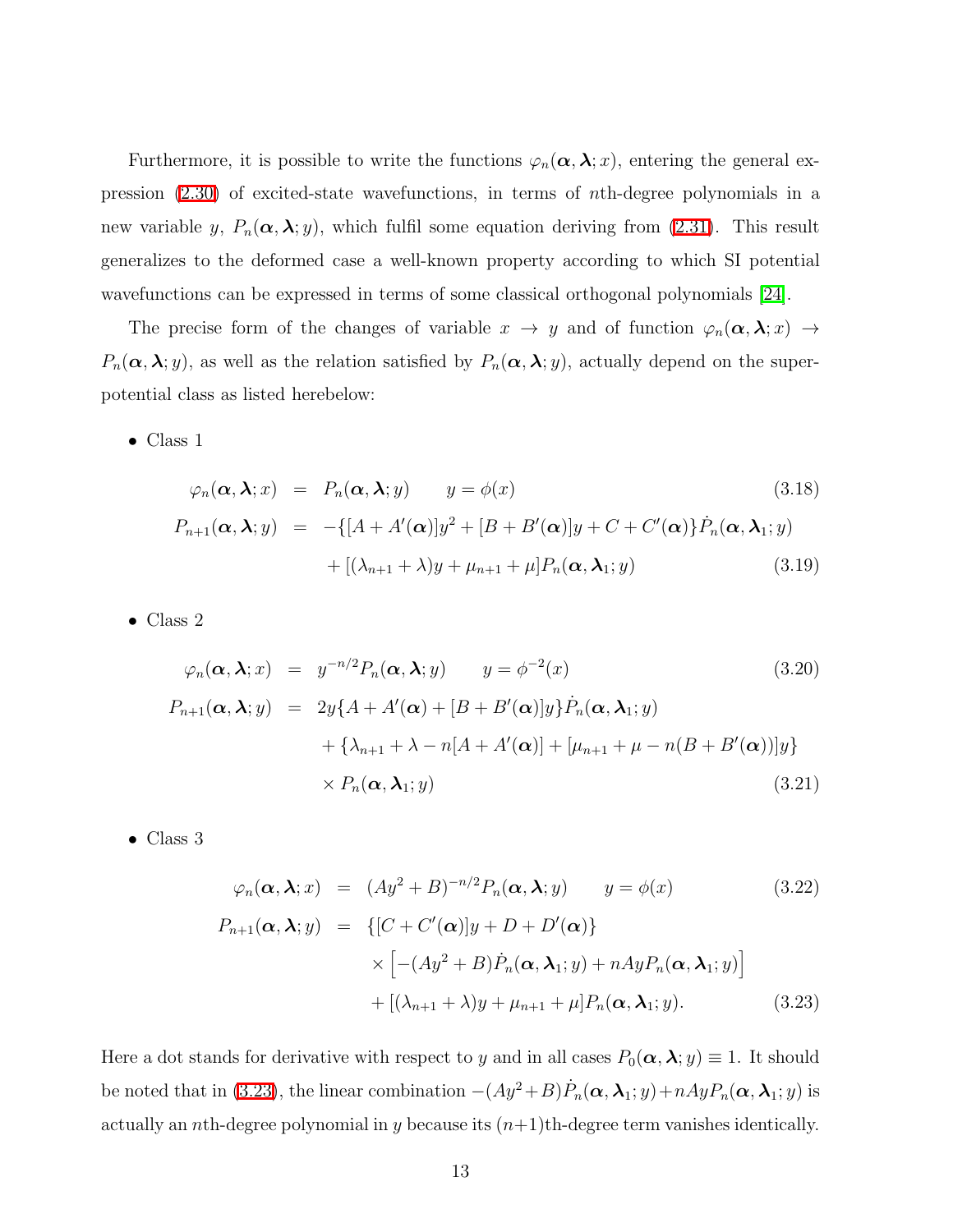## 4 Some simple examples

The purpose of this section is twofold: we demonstrate by means of some simple examples how our method developed in the previous sections works in practice and then illustrate the effect of the new restriction [\(2.27\)](#page-7-2) or [\(2.28\)](#page-7-3) placed by a deformation or PDEM background on an ES potential bound-state spectrum.

#### 4.1 Particle in a box and trigonometric Pöschl-Teller potential

<span id="page-13-0"></span>Setting  $\mu = 0$  and  $\phi(x) = \tan x$  in [\(3.5\)](#page-9-4) leads to the following mutually compatible pair of superpotential and function  $g(\alpha; x)$ :

$$
W(\lambda; x) = \lambda \tan x \qquad g(\alpha; x) = \alpha \sin^2 x \qquad -\frac{\pi}{2} \le x \le \frac{\pi}{2} \qquad -1 < \alpha \ne 0 \tag{4.1}
$$

where the range of  $\alpha$  restricts the deforming function  $f(\alpha; x)$  to be positive definite in the interval  $\left[-\frac{\pi}{2}\right]$  $\frac{\pi}{2}, \frac{\pi}{2}$  $\left[\frac{\pi}{2}\right]$ , as it should be. Note that with  $\lambda = A$  the above superpotential yields in conventional quantum mechanics [\[38\]](#page-25-10) the familiar trigonometric Pöschl-Teller potential

$$
V_{\text{eff}}(A; x) = A(A - 1)\sec^2 x \qquad A > 1 \qquad -\frac{\pi}{2} \le x \le \frac{\pi}{2}
$$
 (4.2)

having the associated bound-state energies and wavefunctions characterized by  $E_n = (A +$  $(n)^2$  and  $\psi_n(x) = N_n(\cos x)^A C_n^{(A)}(\sin x), n = 0, 1, 2, ...$  [\[39\]](#page-25-11). The particle-in-a-box problem being the limiting case of Pöschl-Teller for  $A \rightarrow 1$  corresponds to

$$
V_{\text{eff}}(x) = \begin{cases} 0 & \text{if } -\frac{\pi}{2} < x < \frac{\pi}{2} \\ \infty & \text{if } x = \pm \frac{\pi}{2} \end{cases} . \tag{4.3}
$$

Let us consider the particle in a box first. Turning to  $(2.18)$  and using  $(4.1)$ , it is straightforward to obtain the solutions  $\lambda = 1 + \alpha$  and  $\epsilon_0 = 1 + \alpha$ . These imply from [\(2.19\)](#page-6-0)  $\lambda_i = (i + 1)(1 + \alpha)$  and  $\epsilon_i = (2i + 1)(1 + \alpha)$ ,  $i = 0, 1, 2, ...$  Consequently, equation [\(2.21\)](#page-6-1) furnishes the energy eigenvalues

<span id="page-13-2"></span>
$$
E_n(\alpha, \lambda) = (1 + \alpha)(n+1)^2.
$$
\n
$$
(4.4)
$$

<span id="page-13-1"></span>The corresponding wavefunctions are easily obtainable from [\(2.29\)](#page-8-0) and [\(2.30\)](#page-8-1), which give the common form

$$
\psi_n(\alpha, \lambda; x) = N_n(\alpha, \lambda) \frac{(\cos x)^{n+1}}{(1 + \alpha \sin^2 x)^{(n+2)/2}} P_n(\alpha, \lambda; \tan x)
$$
\n(4.5)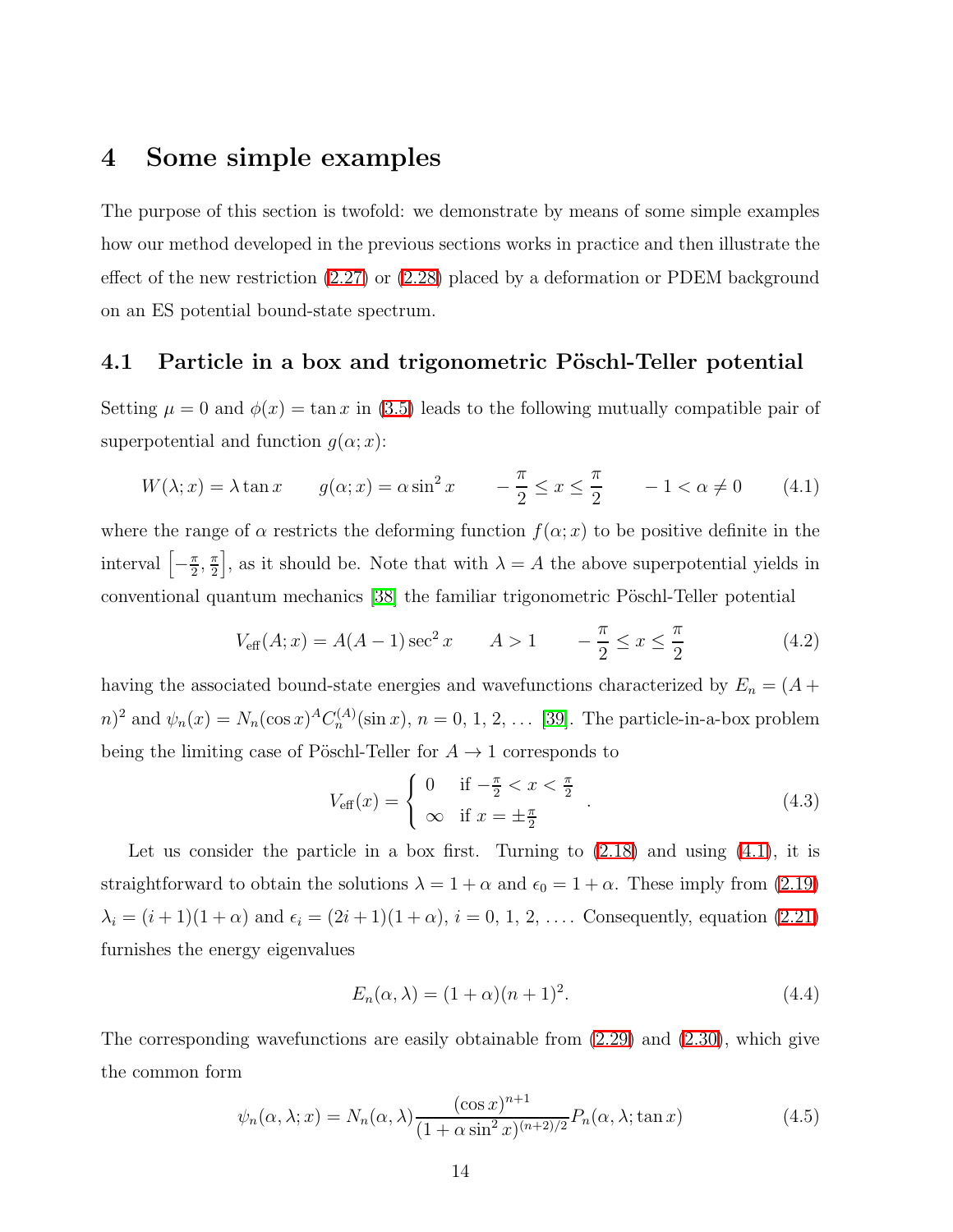where equations  $(3.17) - (3.19)$  $(3.17) - (3.19)$  have been used. In  $(4.5)$ ,  $P_n(\alpha, \lambda; y)$  satisfies the equation

$$
P_{n+1}(\alpha, \lambda; y) = -[1 + (1 + \alpha)y^2]\dot{P}_n(\alpha, \lambda_1; y) + (n+3)(1+\alpha)yP_n(\alpha, \lambda_1; y) \tag{4.6}
$$

with  $\lambda = 1 + \alpha$  and  $\lambda_1 = 2 + 2\alpha$ . For  $-1 < \alpha \neq 0$  and any  $n = 0, 1, 2, \ldots$ , equation [\(4.5\)](#page-13-1) manifestly represents a square-integrable function in  $\left[-\frac{\pi}{2}\right]$  $\frac{\pi}{2}, \frac{\pi}{2}$  $\left[\frac{\pi}{2}\right]$ . In addition, since  $f\left(\alpha,\pm\frac{\pi}{2}\right)$  $\left(\frac{\pi}{2}\right) = 1 + \alpha$ , condition [\(2.27\)](#page-7-2) is also automatically satisfied. We conclude that in the presence of deformation [\(4.1\)](#page-13-0), the particle-in-a-box problem still has an infinite number of bound states making up a quadratic spectrum. As can be checked, for  $\alpha \to 0$ , equations [\(4.4\)](#page-13-2) and [\(4.5\)](#page-13-1) go over to their standard forms because  $P_n(\alpha, \lambda; \tan x) \to \gamma_n \sec^n x C_n^{(1)}(\sin x).$ 

When translating this property into the PDEM language, we are led to a new ES SE, corresponding to the mass function given in  $(2.2)$ ,  $(4.1)$ , and to the potential  $(2.12)$ , for which

$$
\tilde{V}(\alpha, \rho, \sigma; x) = -(\rho + \sigma)\alpha^2 \cos^2 2x + \rho \alpha (2 + \alpha) \cos 2x + \sigma \alpha^2 \qquad -\frac{\pi}{2} \le x \le \frac{\pi}{2}.
$$
 (4.7)

It is worth noting that for the LK choice of ambiguity parameters, the latter expression assumes a very simple form, namely

$$
\tilde{V}(\alpha; x) = -\frac{1}{4}\alpha^2 \sin^2 2x \qquad -\frac{\pi}{2} \le x \le \frac{\pi}{2}.
$$
\n(4.8)

What has been done for the particle-in-a-box problem can be easily extended to the trigonometric Pöschl-Teller potential. We skip the details, which are lengthy but straightforward, and give the final form of the deformed energy levels and the associated wavefunctions

$$
E_n(\alpha, \lambda) = (\lambda + n)^2 - \alpha(\lambda - n^2) = \left[\frac{1}{2}(\Delta + 1) + n\right]^2 + \alpha n(n+1) - \frac{1}{4}\alpha^2 \quad (4.9)
$$

$$
\psi_n(\alpha, \lambda; x) = N_n(\alpha, \lambda)(\cos x)^{\frac{\lambda}{1+\alpha}+n} (1+\alpha \sin^2 x)^{-\frac{1}{2}(\frac{\lambda}{1+\alpha}+n+1)} P_n(\alpha, \lambda; \tan x) \tag{4.10}
$$

where  $P_n(\alpha, \lambda; y)$  satisfies the equation

$$
P_{n+1}(\alpha,\lambda;y) = -[1 + (1+\alpha)y^2]\dot{P}_n(\alpha,\lambda_1;y) + [2\lambda + (n+1)(1+\alpha)]yP_n(\alpha,\lambda_1;y). \tag{4.11}
$$

All functions  $\psi_n(\alpha, \lambda; x)$ ,  $n = 0, 1, 2, \ldots$ , satisfy both conditions [\(2.24\)](#page-7-1) and [\(2.27\)](#page-7-2) again. In the limit  $\alpha \to 0$ , the standard results of the Pöschl-Teller are recovered.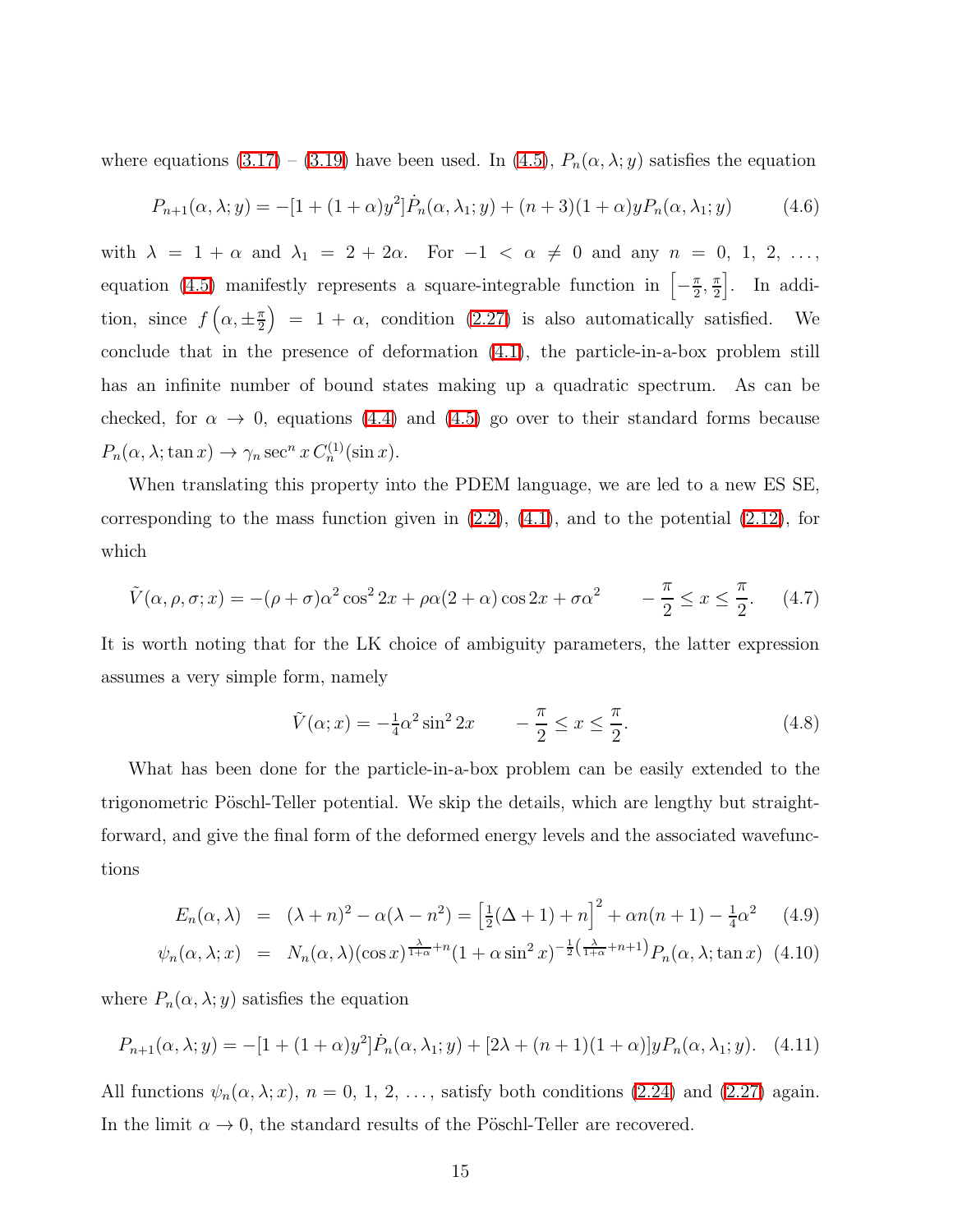#### 4.2 Free particle and hyperbolic Pöschl-Teller potential

<span id="page-15-0"></span>It is worth comparing what happens for the trigonometric superpotential [\(4.1\)](#page-13-0) with the case of its hyperbolic counterpart

$$
W(\lambda; x) = \lambda \tanh x \qquad g(\alpha; x) = \alpha \sinh^2 x \qquad 0 < \alpha < 1 \tag{4.12}
$$

where the range of  $\alpha$  provides us with a positive-definite deforming function  $f(\alpha; x)$  again.

In conventional SUSYQM, the above superpotential has been considered in connection with the attractive or repulsive sech<sup>2</sup> x potential (often referred to as the hyperbolic Pöschl-Teller potential or barrier) [\[40\]](#page-25-12), as well as with their limiting case, namely the free-particle problem [\[40,](#page-25-12) [41\]](#page-25-13). Let us therefore consider

$$
V_{\text{eff}}(A; x) = -A(A+1)\,\text{sech}^2 x \qquad A > 0 \tag{4.13}
$$

corresponding to the hyperbolic Pöschl-Teller potential (and giving the free-particle problem for  $A \to 0$ ). In the undeformed case, it is known to support a finite number  $n_{\text{max}}+1$  ( $A-1 \le$  $n_{\text{max}} < A$ ) of bound states, whose energies and wavefunctions are given by  $E_n = -(A - n)^2$ and  $\psi_n(x) = N_n(\text{sech }x)^{A-n}C_n^{(A-n+\frac{1}{2})}(\tanh x)$ , where  $n = 0, 1, \ldots, n_{\text{max}}$  [\[42\]](#page-25-14). Such results can be derived by SUSYQM and SI techniques on using the superpotential [\(4.12\)](#page-15-0) with  $\lambda = A$  and the factorization energy  $\epsilon_0 = -A^2$  [\[40\]](#page-25-12).

By proceeding as in section 4.1, in the deformed case we obtain

$$
E_n(\alpha, \lambda) = -(\lambda - n)^2 + \alpha(\lambda + n^2) = -\left[\frac{1}{2}(\Delta - 1) - n\right]^2 + \alpha n(n+1) + \frac{1}{4}\alpha^2 \tag{4.14}
$$

<span id="page-15-1"></span>and

$$
\psi_n(\alpha, \lambda; x) = N_n(\alpha, \lambda)(\text{sech } x)^{\frac{\lambda}{1-\alpha} - n} (1 + \alpha \sinh^2 x)^{\frac{1}{2}(\frac{\lambda}{1-\alpha} - n - 1)} P_n(\alpha, \lambda; \tanh x) \tag{4.15}
$$

where  $\lambda$  is defined by  $\lambda = \frac{1}{2}$  $\frac{1}{2}(\alpha - 1 + \Delta), \ \Delta \equiv \sqrt{(1 - \alpha)^2 + 4A(A + 1)}.$ 

For any  $n = 0, 1, 2, \ldots$ , the function [\(4.15\)](#page-15-1) is square integrable because  $\psi_n(\alpha, \lambda; x) \sim$  $e^{-|x|}$  for  $x \to \pm \infty$ . However, in the same limits, the deforming function  $f(\alpha; x)$ , given by  $(2.2)$  and  $(4.12)$ , behaves as  $e^{2|x|}$ . Hence condition  $(2.27)$ , necessary to ensure the Hermiticity of  $\pi$ , cannot be satisfied. From this we infer that with a deformed function corresponding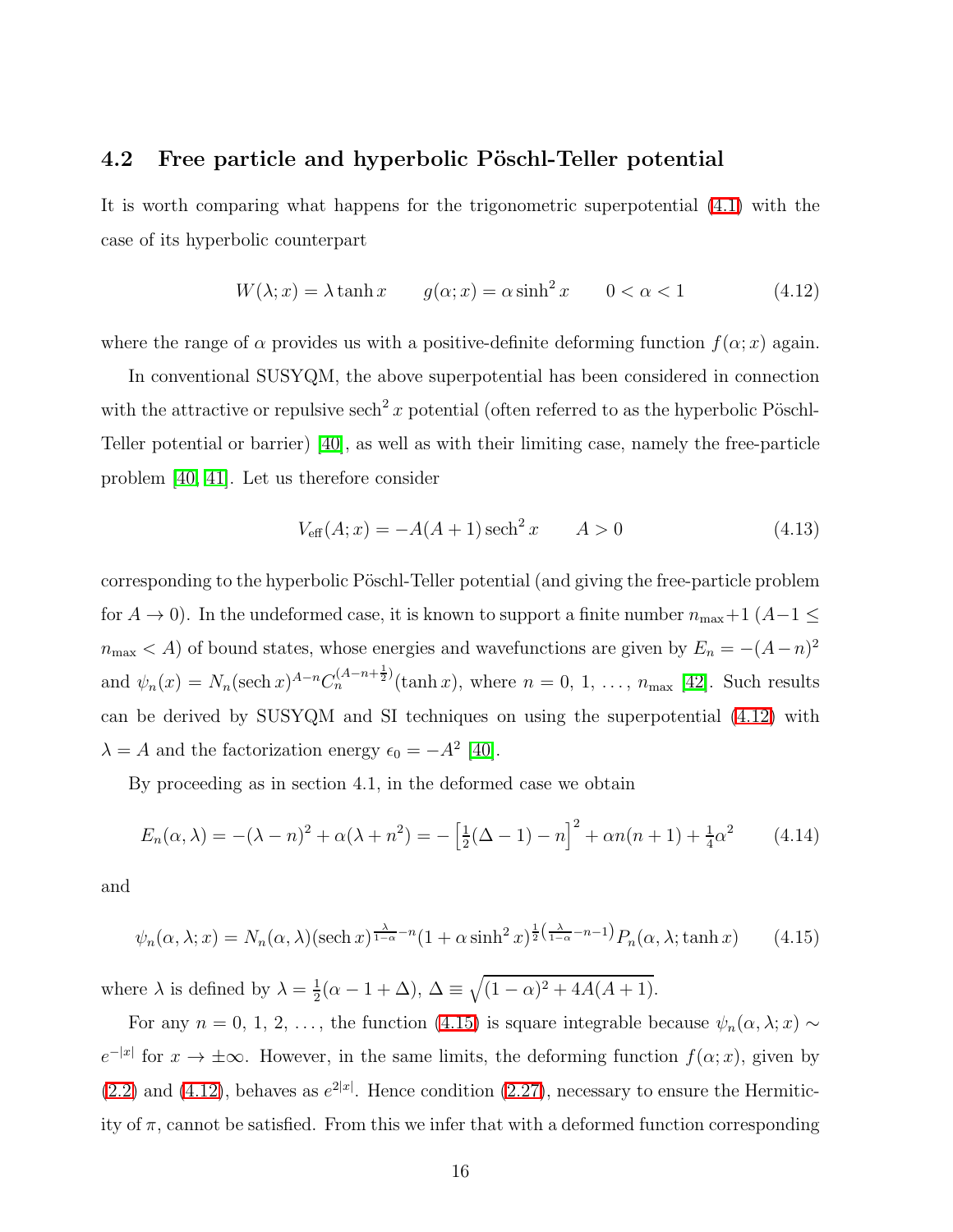to  $(4.12)$ , the hyperbolic Pöschl-Teller potential has no bound state. The same result remains valid for the free-particle problem and contrasts with what was obtained in [\[19\]](#page-24-3) in another context. While this shows that the result is strictly environment dependent, one must also remember that in the conventional free-particle problem (see, e.g., [\[43\]](#page-25-15)) one way to avoid the divergence is to assume that the particle is confined to a closed and finite universe. In the context of PDEM a similar philosophy may be adopted with regard to the preservation of the condition [\(2.27\)](#page-7-2).

In conclusion, we have shown how the simple fact of going from trigonometric to hyperbolic functions in a deformed or PDEM environment may drastically change the picture as far as an ES potential bound-state spectrum is concerned. In this respect, the new condition [\(2.27\)](#page-7-2) or [\(2.28\)](#page-7-3), introduced in this paper, has played an essential role.

### 5 Results for shape-invariant potentials

The procedure demonstrated on some simple examples in section 4 can be easily generalized to other shape-invariant potentials. In the appendix, we list some of the results obtained when taking for  $V_{\text{eff}}(\boldsymbol{b};x)$  the potentials considered in table 4.1 of [\[24\]](#page-24-8). In this respect, two important remarks are in order.

First, although the trigonometric Pöschl-Teller potential of section 4.1 may be considered as a limiting case of Rosen-Morse I potential when its parameter B goes to zero (and a change of variable  $x \in [0, \pi] \rightarrow x' = x - \frac{\pi}{2}$  $\frac{\pi}{2} \in \left[-\frac{\pi}{2}\right]$  $\frac{\pi}{2}, \frac{\pi}{2}$  $\frac{\pi}{2}$  is performed), the different choices of deforming function made in section 4.1 and in the appendix produce unrelated results in the deformed or PDEM context.

Second, three of the potentials listed in [\[24\]](#page-24-8) are missing from the appendix, namely Scarf II, Rosen-Morse II and generalized Pöschl-Teller potentials. The reasons for their absence are different. For Scarf II potential, it turns out that no nontrivial values of the parameters may ensure positive definiteness of  $f(\alpha; x)$  on the whole real line, on which the potential is defined. On the other hand, for Rosen-Morse II and generalized Pöschl-Teller potentials the resulting square-integrable wavefunctions do not ensure the Hermiticity of  $\pi$ , as expressed in condition [\(2.27\)](#page-7-2). As a consequence, these potentials, which both have a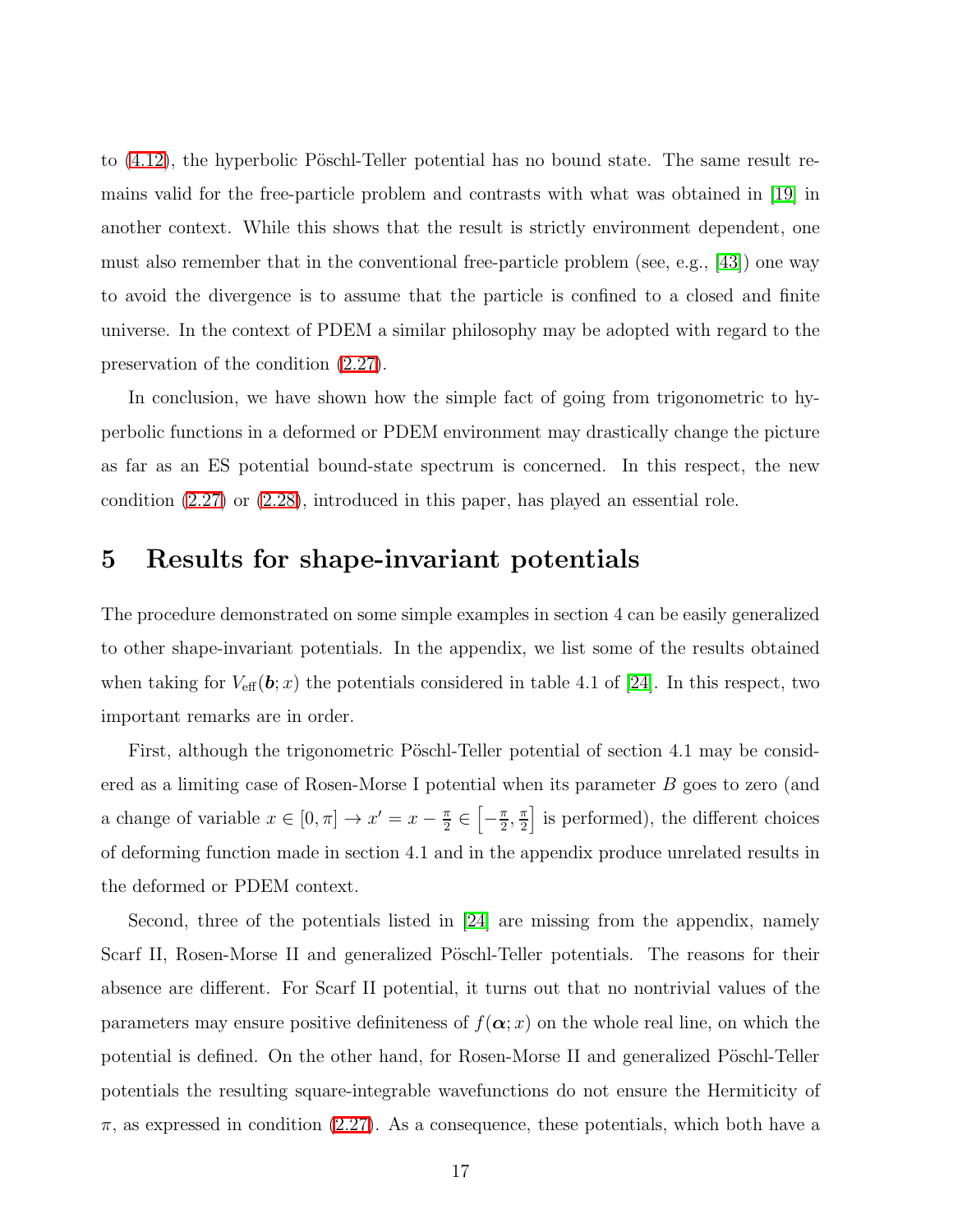finite number of bound states in the undeformed case, do not support any bound state in the deformed one.

Let us now turn ourselves to the results listed in the appendix. For the SI potentials  $V_{\text{eff}}(\boldsymbol{b};x)$  considered there, the potentials  $V(\boldsymbol{a};x)$  to be used in the PDEM equation [\(2.3\)](#page-3-1) fall into two categories. For the shifted oscillator, three-dimensional oscillator, Coulomb and Morse potentials,  $V(\boldsymbol{a};x)$  has the same shape as  $V_{\text{eff}}(\boldsymbol{b};x)$ . The only effect of the mass and ambiguity parameters indeed amounts to a renormalization of the potential parameters and/or an energy shift  $\delta v$ . So we obtain

$$
V(\boldsymbol{a};x) = \frac{1}{4}\omega^{*2}\left(x - \frac{2b^*}{\omega^*}\right)^2 + \delta v \tag{5.1}
$$

$$
V(\mathbf{a};x) = \frac{1}{4}\omega^{*2}x^2 + \frac{l(l+1)}{x^2} + \delta v \tag{5.2}
$$

$$
V(\mathbf{a};x) = -\frac{e^2}{x} + \frac{l(l+1)}{x^2} + \delta v \tag{5.3}
$$

$$
V(\mathbf{a};x) = B^{*2}e^{-2x} - B^{*}(2A^{*}+1)e^{-x}
$$
\n(5.4)

respectively, where, for Morse potential, for instance,

$$
A^* = \frac{1}{2} \left( \frac{B(2A+1) + \rho \alpha}{\sqrt{B^2 - (\rho + \sigma)\alpha^2}} - 1 \right) \qquad B^* = \sqrt{B^2 - (\rho + \sigma)\alpha^2}.
$$
 (5.5)

One may observe strikingly distinct influences of deformation or mass parameters on bound-state energy spectra. In some cases (shifted oscillator, three-dimensional oscillator, Scarf I and Rosen-Morse I), the infinite number of bound states of conventional quantum mechanics remains infinite after the onset of deformation. Similarly, for Morse potential and for Eckart potential with  $\alpha \neq -2$ , one keeps a finite number of bound states. For the Coulomb potential, however, the infinite number of bound states is converted into a finite one, while for Eckart potential with  $\alpha = -2$ , the finite number of bound states becomes infinite. It is also remarkable that, whenever finite, the bound-state number becomes dependent on the deforming parameter.

In the appendix, for lack of space we have not shown the explicit form of the excited-state wavefunctions, in particular that of the polynomials  $P_n(\alpha, \lambda; y)$ <sup>1</sup>. For the same reason, we have not exhibited the SUSY partners of  $V_{\text{eff}}(\boldsymbol{b};x)$ , which can be easily determined from equation [\(2.20\)](#page-6-4) and reduce to the conventional ones of [\[24\]](#page-24-8) in the constant-mass limit.

<sup>&</sup>lt;sup>1</sup>Detailed results are available from the authors.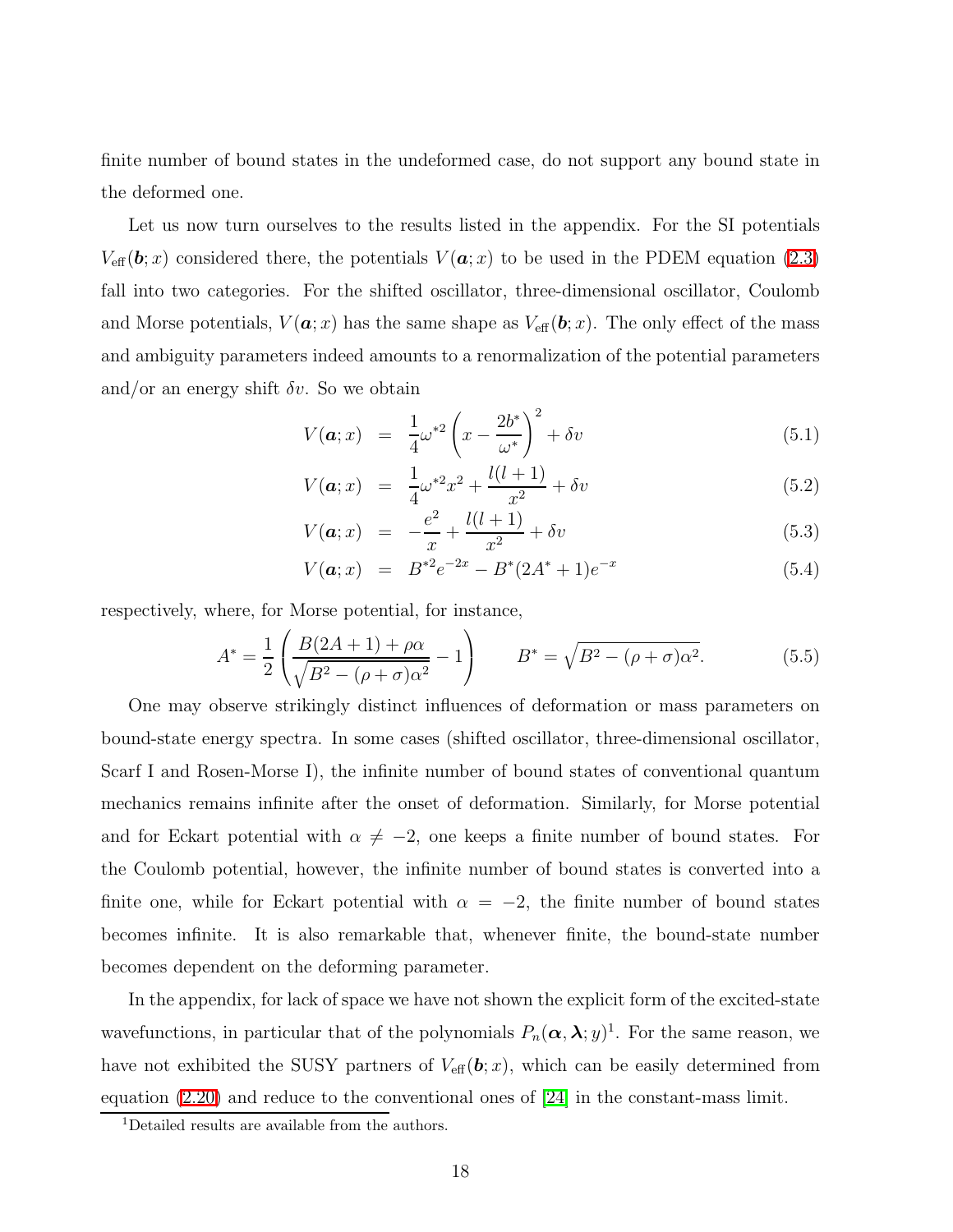## 6 Conclusion

In this paper, we have generated a lot of new ES potentials associated with a PDEM background. For such a purpose, we have considered known SI potentials for the constant-mass SE as effective potentials in the PDEM one, taking into account the ambiguity-parameterdependent contribution coming from the momentum and mass-operator noncommutativity. The corresponding deformed SI condition solvability has imposed the general form of both the deformed superpotential and the PDEM. For the latter, we have then chosen a fairly general particular case and we have found both the corresponding ES potential and the bound-state energy spectrum and wavefunctions.

The existence of such a spectrum is determined not only by a square-integrability condition on the wavefunctions as in conventional quantum mechanics, but also by a Hermiticity condition on the deformed momentum operator. The latter is a new and important contribution of the present paper. As we have demonstrated on some specific examples, it may have relevant effects whenever the PDEM vanishes at an end point of the interval on which the potential is defined.

We have shown that in some cases the new ES potential has the same shape as the conventional SI potential used in the construction, but that in others the ambiguity-parameterdependent term turns out to change its shape.

Furthermore, if in some instances the spectrum of the new ES potential results from a smooth deformation of that of the conventional SI one, we have also observed in other examples a generation or suppression of bound states, depending on the values taken by the mass parameters. We would like to stress the nontrivial nature of this result, of which very few cases have been signalled in the literature devoted to PDEM SE's so far.

It is rather obvious that our results for bound states could be easily extended to the S-matrix and that our construction method of new ES PDEM potentials could also be applied to more complicated forms of the PDEM's or to other potentials that are SI under parameter translation. An interesting open question for future work is whether it could be generalized to other types of SI, such as SI under parameter scaling.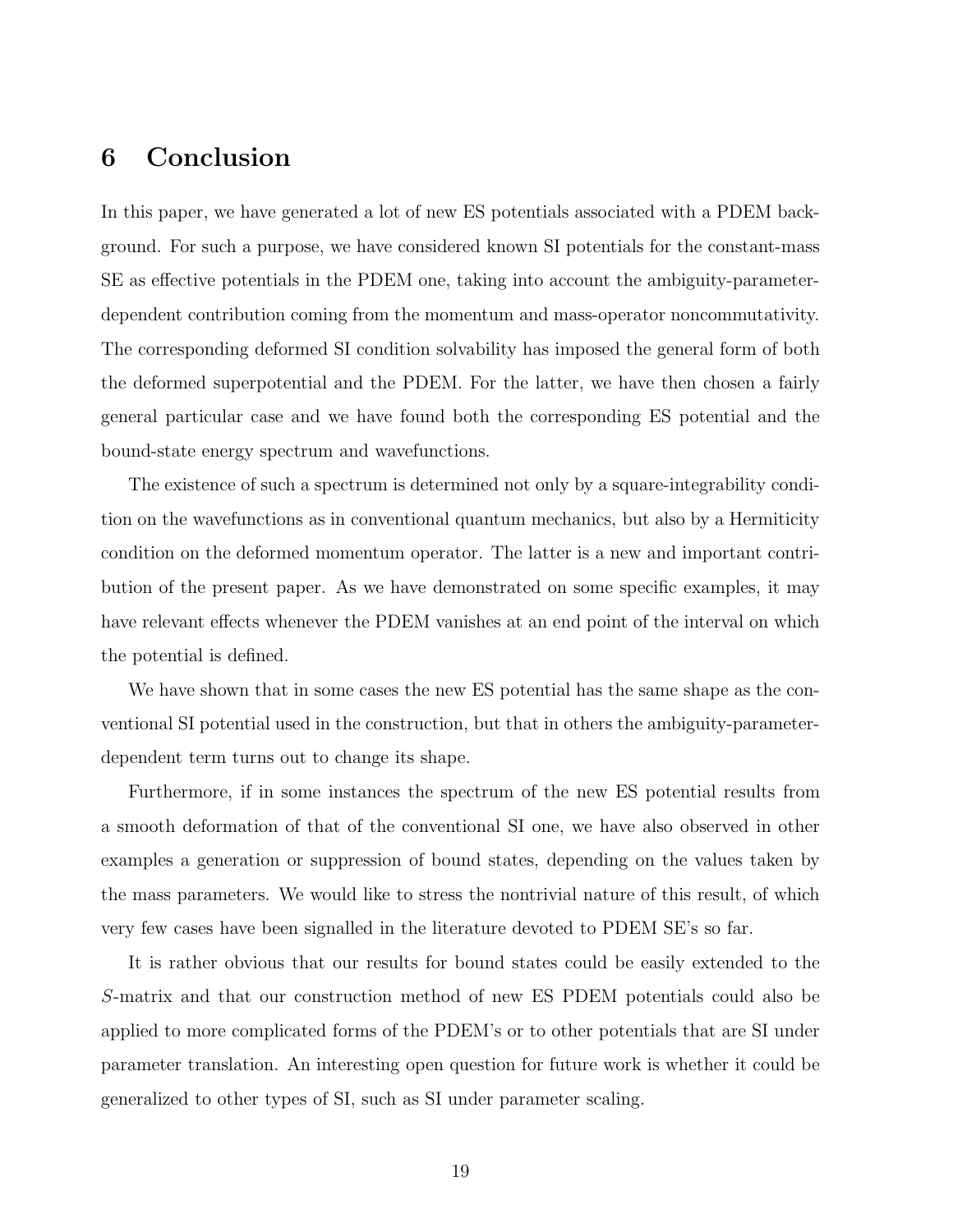## Acknowledgment

AB thanks the University Grants Commission, New Delhi for the award of a Junior Research Fellowship. CQ is a Research Director, National Fund for Scientific Research (FNRS), Belgium.

# Appendix

In this appendix, we list some of the results obtained for the SI potentials considered in table 4.1 of [\[24\]](#page-24-8) when deforming the corresponding SI condition as explained in sections 2 and 3. For simplicity's sake, the parameter dependence of the functions has not been indicated explicitly.

*Shifted oscillator*

$$
V_{\text{eff}}(x) = \frac{1}{4}\omega^2 \left(x - \frac{2b}{\omega}\right)^2
$$
  
\n
$$
W(x) = \lambda x + \mu \qquad \text{(class 1: } \phi(x) = x)
$$
  
\n
$$
g(x) = \alpha x^2 + 2\beta x \qquad \alpha > \beta^2 \ge 0
$$
  
\n
$$
\lambda = \frac{1}{2}(\alpha + \Delta) \qquad \mu = \beta - \frac{b\omega}{2\lambda} \qquad \Delta \equiv \sqrt{\omega^2 + \alpha^2}
$$
  
\n
$$
\lambda_i = \lambda + i\alpha \qquad \mu_i = \frac{\lambda\mu + 2i\beta\lambda + i^2\alpha\beta}{\lambda + i\alpha}
$$
  
\n
$$
E_n = \left(n + \frac{1}{2}\right)\Delta + \left(n^2 + n + \frac{1}{2}\right)\alpha + b^2 - \left(\frac{[(2n+1)\Delta + (2n^2 + 2n + 1)\alpha]\beta - b\omega}{\Delta + (2n + 1)\alpha}\right)^2
$$
  
\n
$$
n = 0, 1, 2, ...
$$
  
\n
$$
\psi_0(x) \propto f^{-(\lambda + \alpha)/(2\alpha)} \exp\left(\frac{\lambda\beta - \mu\alpha}{\alpha\delta} \arctan\frac{\alpha x + \beta}{\delta}\right) \qquad \delta \equiv \sqrt{\alpha - \beta^2}
$$
  
\n
$$
\tilde{V}(x) = 2(\rho + 2\sigma)\alpha x(\alpha x + 2\beta) + 2\rho\alpha + 4\sigma\beta^2
$$

*Three-dimensional oscillator*

$$
V_{\text{eff}}(x) = \frac{1}{4}\omega^2 x^2 + \frac{l(l+1)}{x^2} \qquad 0 \le x < \infty
$$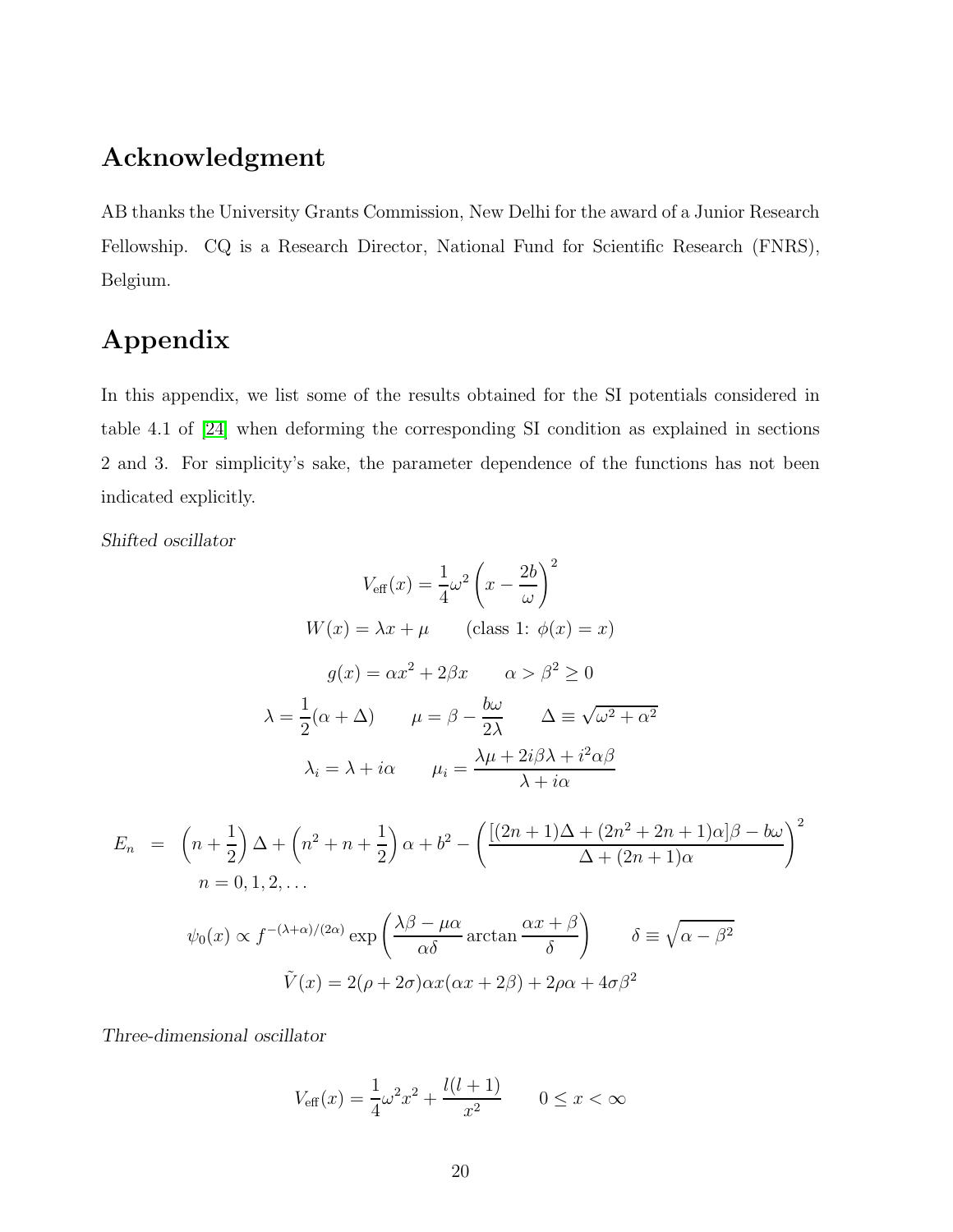$$
W(x) = \frac{\lambda}{x} + \mu x \qquad \text{(class 2: } \phi(x) = \frac{1}{x})
$$

$$
g(x) = \alpha x^2 \qquad \alpha > 0
$$

$$
\lambda = -l - 1 \qquad \mu = \frac{1}{2}(\alpha + \Delta) \qquad \Delta \equiv \sqrt{\omega^2 + \alpha^2}
$$

$$
\lambda_i = \lambda - i \qquad \mu_i = \mu + i\alpha
$$

$$
E_n = \Delta \left(2n + l + \frac{3}{2}\right) + \alpha \left[2(n + l + 1)(2n + 1) + \frac{1}{2}\right] \qquad n = 0, 1, 2, \dots
$$

$$
\psi_0(x) \propto x^{l+1} f^{-\left[\mu + (l+2)\alpha\right]/(2\alpha)}
$$

$$
\tilde{V}(x) = 2(\rho + 2\sigma)\alpha^2 x^2 + 2\rho\alpha
$$

*Coulomb*

$$
V_{\text{eff}}(x) = -\frac{e^2}{x} + \frac{l(l+1)}{x^2} \qquad 0 \le x < \infty
$$
  
\n
$$
W(x) = \frac{\lambda}{x} + \mu \qquad \text{(class 1: } \phi(x) = \frac{1}{x})
$$
  
\n
$$
g(x) = \alpha x \qquad \alpha > 0
$$
  
\n
$$
\lambda = -l - 1 \qquad \mu = -\frac{e^2 + \alpha \lambda}{2\lambda}
$$
  
\n
$$
\lambda_i = \lambda - i \qquad \mu_i = -\frac{e^2 + \alpha \lambda (2i + 1) - \alpha i^2}{2(\lambda - i)}
$$
  
\n
$$
E_n = -\left(\frac{e^2 - \alpha [n^2 + (l+1)(2n+1)]}{2(n+l+1)}\right)^2
$$
  
\n
$$
n = 0, 1, \dots, n_{\text{max}}, \text{ where } n_{\text{max}} = \text{largest integer such that}
$$
  
\n
$$
n^2 + (l+1)(2n+1) < \frac{e^2}{\alpha} \text{ if } \alpha < \frac{e^2}{l+1}
$$
  
\n
$$
\psi_0(x) \propto x^{l+1} f^{-\left(\frac{\mu}{\alpha} + l + \frac{3}{2}\right)}
$$
  
\n
$$
\tilde{V}(x) = \sigma \alpha^2
$$

*Morse*

$$
V_{\text{eff}}(x) = B^2 e^{-2x} - B(2A + 1)e^{-x} \qquad A, B > 0
$$

$$
W(x) = \lambda e^{-x} + \mu \qquad \text{(class 1: } \phi(x) = e^{-x})
$$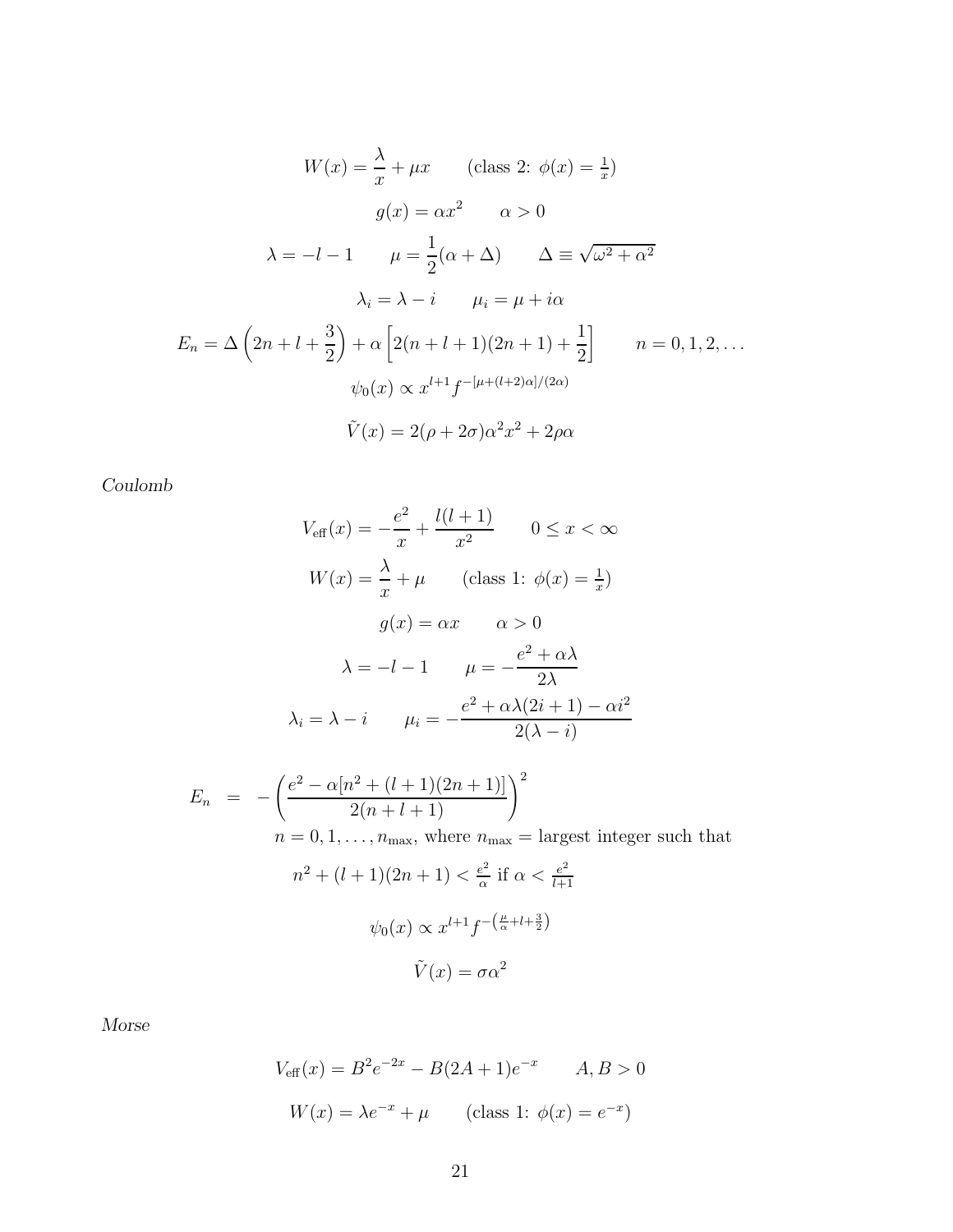$$
g(x) = \alpha e^{-x} \qquad \alpha > 0
$$
  
\n
$$
\lambda = -\frac{1}{2}(\alpha + \Delta) \qquad \mu = -\frac{1}{2}\left(\frac{B(2A+1)}{\lambda} + 1\right) \qquad \Delta \equiv \sqrt{4B^2 + \alpha^2}
$$
  
\n
$$
\lambda_i = \lambda - i\alpha \qquad \mu_i = \frac{2\lambda(\mu - i) + i^2\alpha}{2(\lambda - i\alpha)}
$$
  
\n
$$
E_n = -\frac{1}{4}\left(\frac{2B(2A+1) - [(2n+1)\Delta + (2n^2 + 2n + 1)\alpha]}{\Delta + (2n+1)\alpha}\right)^2
$$
  
\n
$$
n = 0, 1, ..., n_{\text{max}}, \text{ where } n_{\text{max}} = \text{largest integer smaller than } A
$$
  
\nand such that  $\alpha < \alpha_{\text{max}}(n_{\text{max}})$  with  
\n
$$
\alpha_{\text{max}}(0) = \frac{4A(A+1)B}{2A+1}
$$
  
\n
$$
\alpha_{\text{max}}(n) = \frac{B(2A+1)(2n^2 + 2n + 1) - B(2n+1)[(2A+1)^2 + 4n^2(n+1)^2]^{1/2}}{2n^2(n+1)^2}
$$
  
\n
$$
n = 1, 2, ...
$$
  
\n
$$
\psi_0(x) \propto f^{\frac{\lambda}{\alpha} - \mu - \frac{1}{2}} e^{-\mu x}
$$

 $\tilde{V}(x) = (\rho + \sigma)\alpha^2 e^{-2x} + \rho \alpha e^{-x}$ 

*Eckart*

$$
V_{\text{eff}}(x) = A(A - 1) \operatorname{csch}^{2} x - 2B \operatorname{coth} x \qquad A \geq \frac{3}{2} \qquad B > A^{2} \qquad 0 \leq x < \infty
$$
  

$$
W(x) = \lambda \operatorname{coth} x + \mu \qquad \text{(class 1: } \phi(x) = \operatorname{coth} x)
$$

$$
g(x) = \alpha e^{-x} \sinh x \qquad -2 \leq \alpha \neq 0
$$

$$
\lambda = -A \qquad \mu = \frac{B}{A} - \frac{1}{2}\alpha
$$

$$
\lambda_{i} = \lambda - i \qquad \mu_{i} = \frac{\lambda \mu - \frac{1}{2}\alpha i(2\lambda - i)}{\lambda - i}
$$

$$
E_{n} = -(A + n)^{2} - \left(\frac{B - \frac{1}{2}\alpha [(2n + 1)A + n^{2}]}{A + n}\right)^{2} - \alpha [(2n + 1)A + n^{2}]
$$

$$
n = 0, 1, 2, \dots \text{ if } \alpha = -2
$$

$$
n = 0, 1, \dots, n_{\text{max}} \text{ if } \alpha > -2, \text{ where } n_{\text{max}} = \text{largest integer such that}
$$

$$
(A + n)^{2} < \frac{2B + \alpha A(A - 1)}{2 + \alpha}
$$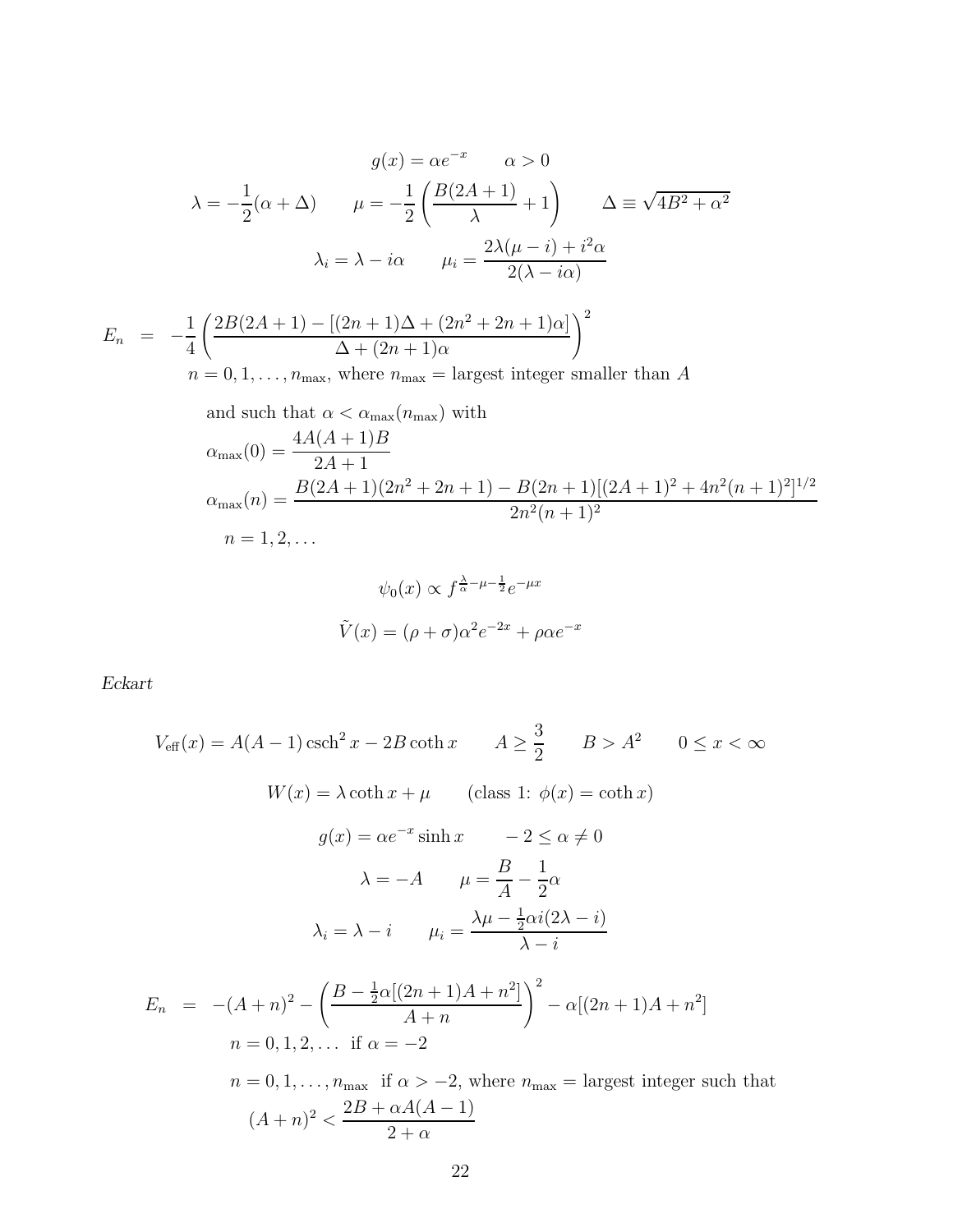$$
\psi_0(x) \propto (\coth x - 1)^{-A-1} \operatorname{csch} x \exp\left(-\frac{\mu - A}{\coth x - 1}\right)
$$
 if  $\alpha = -2$   
\n $\propto (\coth x + 1)^{1/2} (\coth x + 1 + \alpha)^{-\frac{(1+\alpha)A+\mu}{2+\alpha} - \frac{1}{2}} (\coth x - 1)^{\frac{\mu - A}{2+\alpha}}$  if  $\alpha > -2$   
\n $\tilde{V}(x) = (\rho + \sigma)\alpha^2 e^{-4x} - \rho \alpha (2 + \alpha) e^{-2x}$ 

*Scarf I*

$$
V_{\text{eff}}(x) = (B^2 + A^2 - A) \sec^2 x - B(2A - 1) \tan x \sec x \qquad 0 < B < A - 1 \qquad -\frac{\pi}{2} \le x \le \frac{\pi}{2}
$$
\n
$$
W(x) = \lambda \tan x + \mu \sec x \qquad \text{(class 3: } \phi(x) = \sin x)
$$
\n
$$
g(x) = \alpha \sin x \qquad 0 < |\alpha| < 1
$$
\n
$$
\lambda = \frac{1}{2}(1 + \Delta_+ + \Delta_-) \qquad \mu = \frac{1}{2}(\alpha - \Delta_+ + \Delta_-) \qquad \Delta_\pm \equiv \sqrt{\frac{1}{4}(1 \mp \alpha)^2 + (A \pm B)(A \pm B - 1)}
$$
\n
$$
\lambda_i = \lambda + i \qquad \mu_i = \mu + i\alpha
$$
\n
$$
E_n = -\frac{1}{4}(2n + 1 + \Delta_+ + \Delta_-)^2 + \alpha \left(n + \frac{1}{2}\right)(\Delta_+ - \Delta_-) - \alpha^2 \left(n^2 + n + \frac{1}{2}\right) \qquad n = 0, 1, 2, \dots
$$
\n
$$
\psi_0(x) \propto f^{-\frac{\lambda - \alpha \mu}{1 - \alpha^2} - \frac{1}{2}(1 - \sin x)^{\frac{\lambda + \mu}{2(1 + \alpha)}}(1 + \sin x)^{\frac{\lambda - \mu}{2(1 - \alpha)}}
$$
\n
$$
\tilde{V}(x) = -(\rho + \sigma)\alpha^2 \sin^2 x - \rho \alpha \sin x + \sigma \alpha^2
$$

*Rosen-Morse I*

$$
V_{\text{eff}}(x) = A(A - 1) \csc^2 x + 2B \cot x \qquad A \ge \frac{3}{2} \qquad 0 \le x \le \pi
$$
  
\n
$$
W(x) = \lambda \cot x + \mu \qquad \text{(class 1: } \phi(x) = \cot x)
$$
  
\n
$$
g(x) = \sin x (\alpha \cos x + \beta \sin x) \qquad \frac{|\alpha|}{2} < \sqrt{1 + \beta} \qquad \beta > -1
$$
  
\n
$$
\lambda = -A \qquad \mu = -\frac{B}{A} - \frac{1}{2}\alpha
$$
  
\n
$$
\lambda_i = \lambda - i \qquad \mu_i = \frac{\lambda \mu - \frac{1}{2}\alpha i (2\lambda - i)}{\lambda - i}
$$
  
\n
$$
E_n = (A + n)^2 - \left(\frac{B + \frac{1}{2}\alpha [(2n + 1)A + n^2]}{A + n}\right)^2 + \beta [(2n + 1)A + n^2] \qquad n = 0, 1, 2, ...
$$
  
\n
$$
\psi_0(x) \propto f^{-(A+1)/2}(\sin x)^A \exp\left(\frac{\mu + \frac{1}{2}\alpha A}{\delta} \arctan \frac{\cot x + \frac{\alpha}{2}}{\delta}\right) \qquad \delta \equiv \sqrt{1 + \beta - \frac{\alpha^2}{4}}
$$
  
\n
$$
\tilde{V}(x) = (\rho + \sigma) \left[\frac{1}{2}(\alpha^2 - \beta^2) \cos 4x + \alpha \beta \sin 4x\right] + \rho(2 + \beta)(-\alpha \sin 2x + \beta \cos 2x) + (-\rho + \sigma) \frac{1}{2}(\alpha^2 + \beta^2)
$$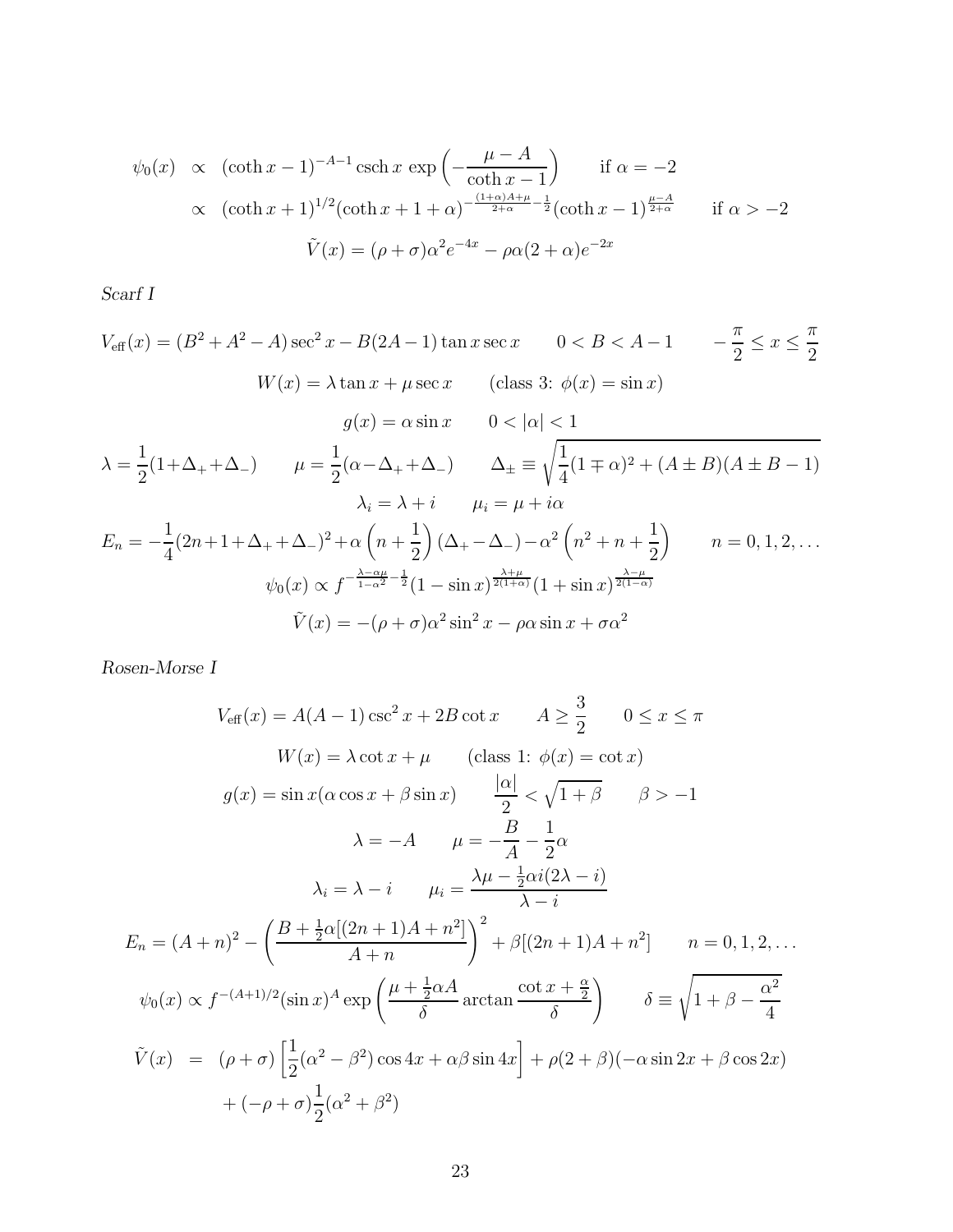## <span id="page-23-0"></span>References

- <span id="page-23-1"></span>[1] Geller M R and Kohn W 1993 *Phys. Rev. Lett.* 70 3103
- <span id="page-23-2"></span>[2] Serra Ll and Lipparini E 1997 *Europhys. Lett.* 40 667
- <span id="page-23-3"></span>[3] Barranco M, Pi M, Gatica S M, Hern´andez E S and Navarro J 1997 *Phys. Rev.* B 56 8997
- <span id="page-23-4"></span>[4] Ring P and Schuck P 1980 *The Nuclear Many Body Problem* (New York: Springer)
- <span id="page-23-5"></span>[5] Arias de Saavedra F, Boronat J, Polls A and Fabrocini A 1994 *Phys. Rev.* B 50 4248
- <span id="page-23-6"></span>[6] Puente A, Serra Ll and Casas M 1994 *Z. Phys.* D 31 283
- <span id="page-23-7"></span>[7] L´evy-Leblond J-M 1995 *Phys. Rev.* A 52 1845
- <span id="page-23-8"></span>[8] Chetouani L, Dekar L and Hammann T F 1995 *Phys. Rev.* A 52 82
- <span id="page-23-9"></span>[9] Yung K C and Yee J H 1994 *Phys. Rev.* A 50 104
- <span id="page-23-10"></span>[10] Dekar L, Chetouani L and Hammann T F 1998 *J. Math. Phys.* 39 2551 Dekar L, Chetouani L and Hammann T F 1999 *Phys. Rev.* A 59 107
- <span id="page-23-11"></span>[11] Milanović V and Ikonić Z 1999 *J. Phys. A: Math. Gen.* **32** 7001
- [12] Plastino A R, Rigo A, Casas M, Garcias F and Plastino A 1999 *Phys. Rev.* A 60 4318 Plastino A R, Puente A, Casas M, Garcias F and Plastino A 2000 *Rev. Mex. Fis.* 46 78
- <span id="page-23-13"></span><span id="page-23-12"></span>[13] de Souza Dutra A and Almeida C A S 2000 *Phys. Lett.* A 275 25 de Souza Dutra A, Hott M and Almeida C A S 2003 *Europhys. Lett.* 62 8
- <span id="page-23-14"></span>[14] Roy B and Roy P 2002 *J. Phys. A: Math. Gen.* 35 3961
- [15] Koç R, Koca M and Körcük E 2002 *J. Phys. A: Math. Gen.* **35** L527 Koç R and Koca M 2003 *J. Phys. A: Math. Gen.* **36** 8105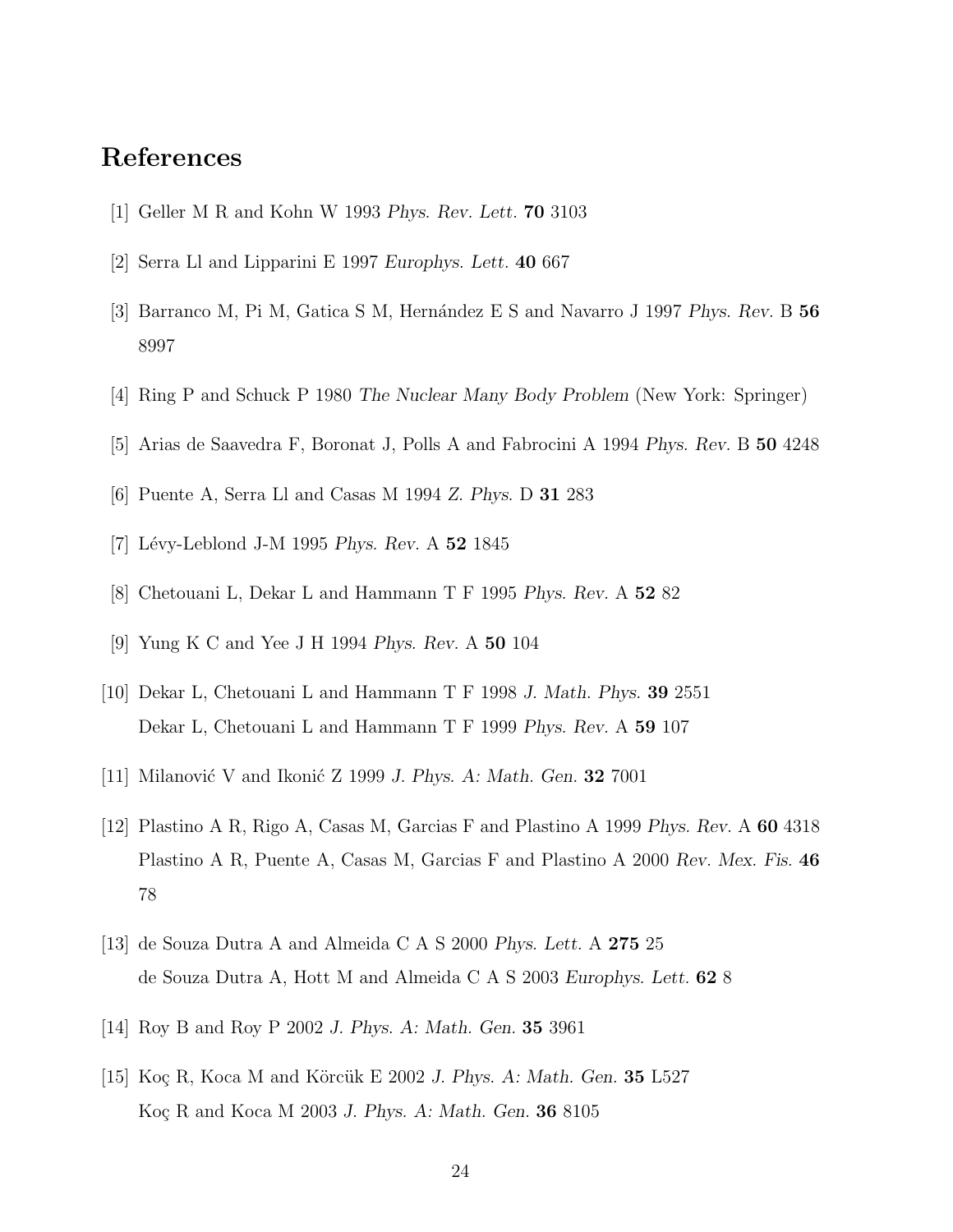- <span id="page-24-1"></span><span id="page-24-0"></span>[16] Alhaidari A D 2002 *Phys. Rev.* A 66 042116
- <span id="page-24-2"></span>[17] Gönül B, Gönül B, Tutcu D and Özer O 2002 Mod. Phys. Lett. A 17 2057 Gönül B, Özer O, Gönül B and Üzgün F 2002 Mod. Phys. Lett. A 17 2453
- <span id="page-24-3"></span>[18] Quesne C and Tkachuk V M 2004 *J. Phys. A: Math. Gen.* 37 4267
- <span id="page-24-4"></span>[19] Bagchi B, Gorain P, Quesne C and Roychoudhury R 2004 *Mod. Phys. Lett.* A 19 2765 Bagchi B, Gorain P, Quesne C and Roychoudhury R 2004 *Czech. J. Phys.* 54 1019
- <span id="page-24-5"></span>[20] Yu J, Dong S-H and Sun G-H 2004 *Phys. Lett.* A 322 290 Yu J and Dong S-H 2004 *Phys. Lett.* A 325 194
- [21] Bhattacharjie A and Sudarshan E C G 1962 *Nuovo Cimento* 25 864 Natanzon G A 1979 *Theor. Math. Phys.* 38 146 L´evai G 1989 *J. Phys. A: Math. Gen.* 22 689
- <span id="page-24-6"></span>[22] Alhassid Y, Gürsey F and Iachello F 1986 *Ann. Phys., N.Y.* **167** 181 Wu J and Alhassid Y 1990 *J. Math. Phys.* 31 557 Englefield M J and Quesne C 1991 *J. Phys. A: Math. Gen.* 24 3557 L´evai G 1994 *J. Phys. A: Math. Gen.* 27 3809
- <span id="page-24-8"></span><span id="page-24-7"></span>[23] Gendenshtein L E 1983 *JETP Lett.* 38 356 Dabrowska J, Khare A and Sukhatme U 1988 *J. Phys. A: Math. Gen.* 21 L195
- <span id="page-24-9"></span>[24] Cooper F, Khare A and Sukhatme U 1995 *Phys. Rep.* 251 267
- <span id="page-24-10"></span>[25] Mizrahi S S, Camargo Lima J P and Dodonov V V 2004 *J. Phys. A: Math. Gen.* 37 3707
- <span id="page-24-11"></span>[26] Spiridonov V 1992 *Phys. Rev. Lett.* 69 398 Spiridonov V 1992 *Mod. Phys. Lett.* A 7 1241
- [27] Khare A and Sukhatme U P 1993 *J. Phys. A: Math. Gen.* 26 L901 Barclay D T, Dutt R, Gangopadhyaya A, Khare A, Pagnamenta A and Sukhatme U 1993 *Phys. Rev.* A 48 2786